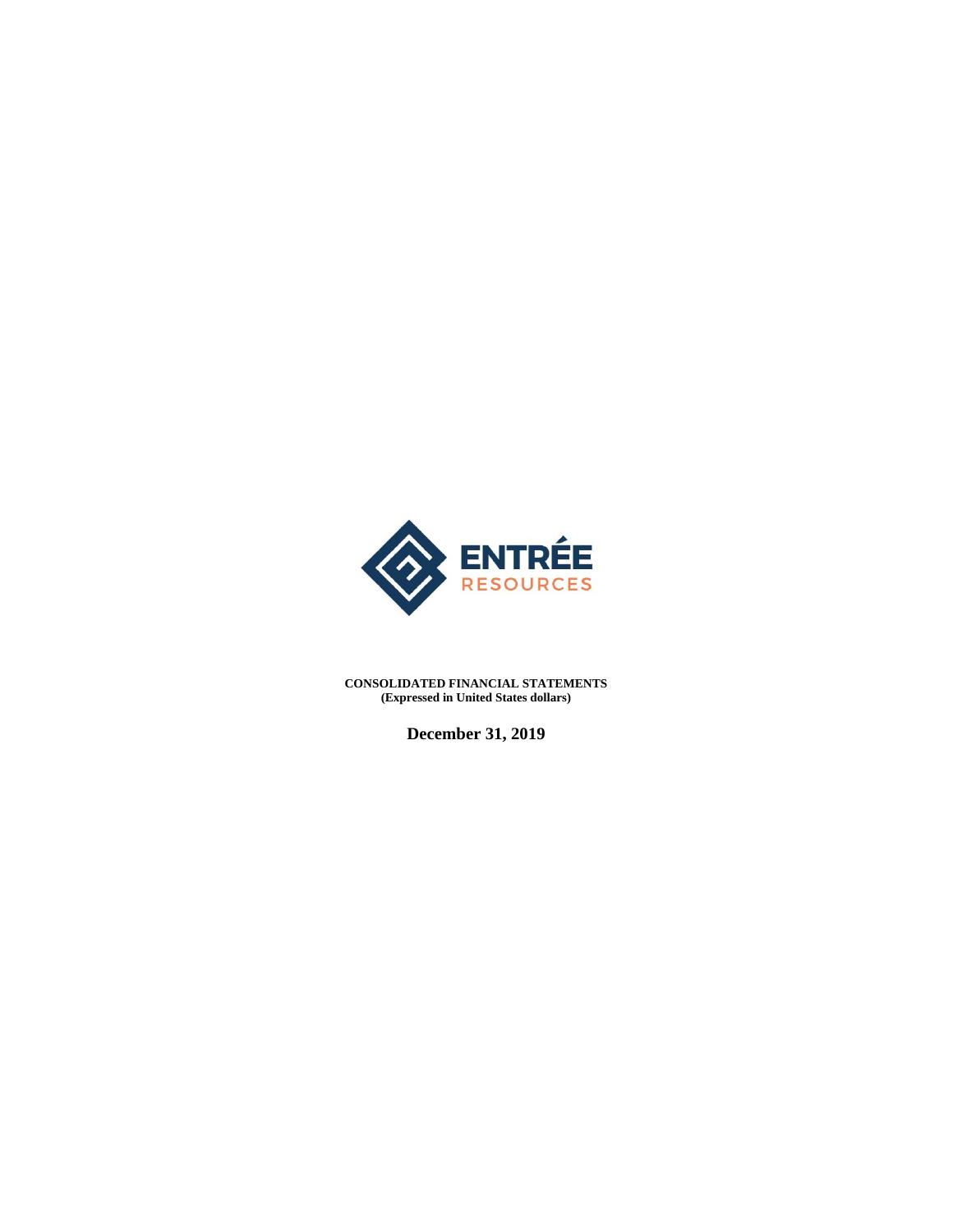# $\sum$ AVIDSON  $\&$   $\sum$ OMPANY LLP  $\frac{1}{\sum_{\text{C} \in \mathcal{C}}\sum_{\text{C} \in \mathcal{C}}\sum_{\text{D} \in \mathcal{C}}\sum_{\text{D} \in \mathcal{C}}\sum_{\text{D} \in \mathcal{C}}\sum_{\text{D} \in \mathcal{C}}\sum_{\text{D} \in \mathcal{C}}\sum_{\text{D} \in \mathcal{C}}\sum_{\text{D} \in \mathcal{C}}\sum_{\text{D} \in \mathcal{C}}\sum_{\text{D} \in \mathcal{C}}\sum_{\text{D$

# **REPORT OF INDEPENDENT REGISTERED PUBLIC ACCOUNTING FIRM**

To the Shareholders and Directors of Entrée Resources Ltd.

### *Opinion on the Consolidated Financial Statements*

We have audited the accompanying consolidated statements of financial position of Entrée Resources Ltd. (the "Company"), as of December 31, 2019 and 2018, and the related consolidated statements of comprehensive loss, changes in shareholders' deficiency, and cash flows for the years ended December 31, 2019, 2018, and 2017, and the related notes (collectively referred to as the "financial statements"). In our opinion, the consolidated financial statements present fairly, in all material respects, the financial position of the Company as of December 31, 2019 and 2018, and the results of its operations and its cash flows for the years ended December 31, 2019, 2018, and 2017 in conformity with International Financial Reporting Standards as issued by the International Accounting Standards Board.

### *Basis for Opinion*

These consolidated financial statements are the responsibility of the Company's management. Our responsibility is to express an opinion on the Company's consolidated financial statements based on our audits. We are a public accounting firm registered with the Public Company Accounting Oversight Board (United States) ("PCAOB") and are required to be independent with respect to the Company in accordance with the U.S. federal securities laws and the applicable rules and regulations of the Securities and Exchange Commission and the PCAOB.

We conducted our audits in accordance with the standards of the PCAOB. Those standards require that we plan and perform the audit to obtain reasonable assurance about whether the consolidated financial statements are free of material misstatement, whether due to error or fraud. The Company is not required to have, nor were we engaged to perform, an audit of its internal control over financial reporting. As part of our audits we are required to obtain an understanding of internal control over financial reporting but not for the purpose of expressing an opinion on the effectiveness of the Company's internal control over financial reporting. Accordingly, we express no such opinion.

Our audits included performing procedures to assess the risks of material misstatements of the financial statements, whether due to error or fraud, and performing procedures that respond to those risks. Such procedures included examining, on a test basis, evidence regarding the amounts and disclosures in the consolidated financial statements. Our audits also included evaluating the accounting principles used and significant estimates made by management, as well as evaluating the overall presentation of the consolidated financial statements. We believe that our audits provide a reasonable basis for our opinion.

We have served as the Company's auditor since 1997.

# **"DAVIDSON & COMPANY LLP"**

Vancouver, Canada Chartered Professional Accountants

March 13, 2020



1200 - 609 Granville Street, P.O. Box 10372, Pacific Centre, Vancouver, B.C., Canada V7Y 1G6 Telephone (604) 687-0947 Davidson-co.com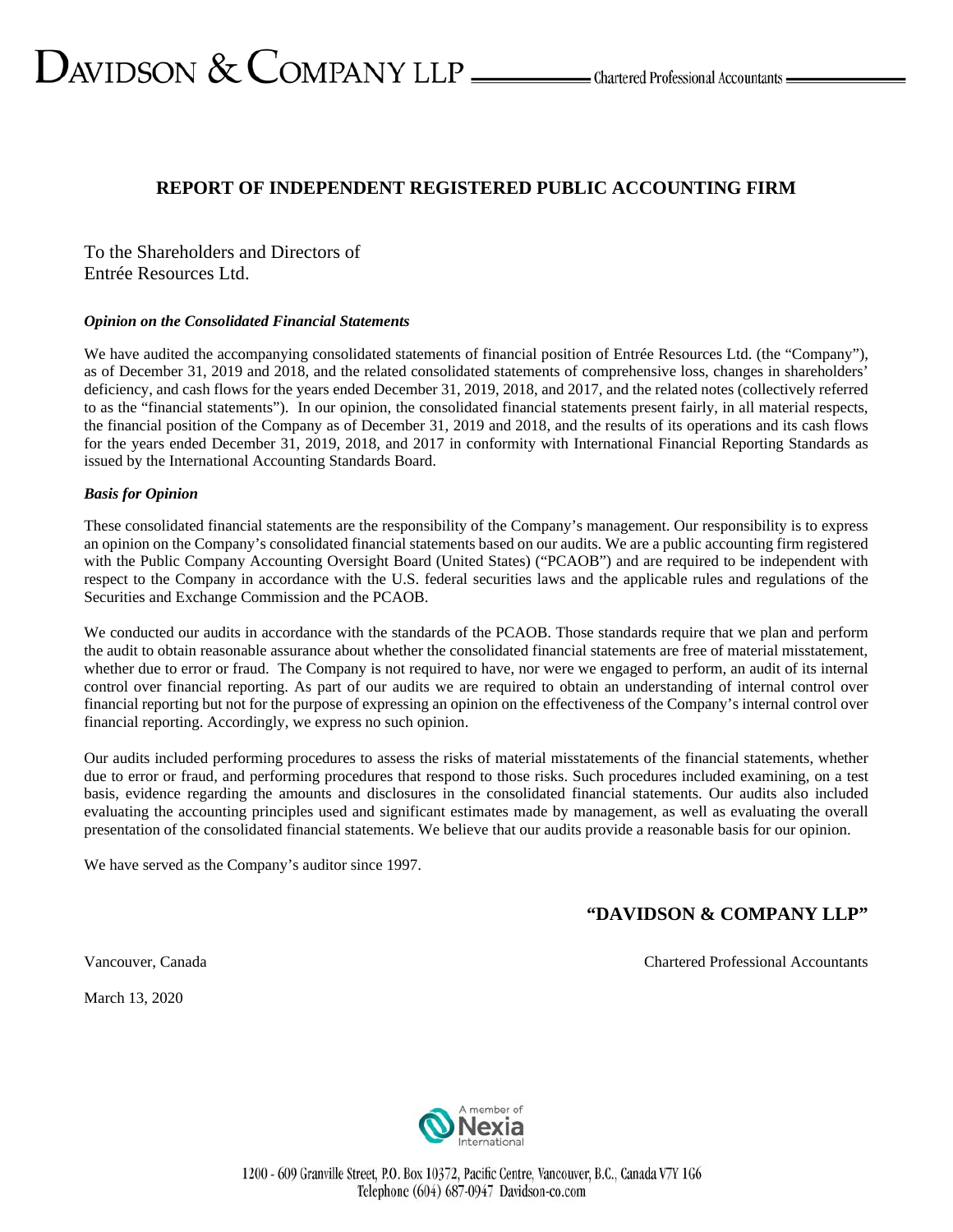### Consolidated Statements of Financial Position

As at December 31, 2019 and 2018

(expressed in thousands of U.S. dollars, except where indicated)

|                                                | <b>Note</b> | December 31,<br>2019 | December 31,<br>2018 |
|------------------------------------------------|-------------|----------------------|----------------------|
| <b>Assets</b>                                  |             |                      |                      |
| <b>Current assets</b>                          |             |                      |                      |
| Cash and cash equivalents                      |             | \$<br>5,380          | \$<br>6,154          |
| Receivables and prepaid expenses               |             | 122                  | 68                   |
| Prepaid licence fees                           |             | 158                  |                      |
| Investments                                    | 6           |                      | 912                  |
|                                                |             | 5,660                | 7,134                |
| <b>Non-current assets</b>                      |             |                      |                      |
| Property and equipment                         | 7, 10       | 316                  | 87                   |
| Other assets                                   | 8           | 114                  | 199                  |
| Deposits and other                             |             | 12                   | 12                   |
|                                                |             | 442                  | 298                  |
| <b>Total assets</b>                            |             | \$<br>6,102          | \$<br>7,432          |
| <b>Liabilities</b>                             |             |                      |                      |
| <b>Current liabilities</b>                     |             |                      |                      |
| Accounts payable and accrued liabilities       | 21          | \$<br>72             | \$<br>346            |
| Current portion of lease liabilities           | 10          | 103                  |                      |
|                                                |             | 175                  | 346                  |
| <b>Non-current liabilities</b>                 |             |                      |                      |
| Lease liabilities                              | 10          | 201                  |                      |
| Other non-current liabilities                  |             |                      | 44                   |
| Loan payable to Oyu Tolgoi LLC                 | 11          | 9,035                | 8,380                |
| Deferred revenue                               | 12          | 43,671               | 38,411               |
|                                                |             | 52,907               | 46,835               |
| <b>Total liabilities</b>                       |             | 53,082               | 47,181               |
| <b>Shareholders' deficiency</b>                |             |                      |                      |
| Share capital                                  | 13          | 173,095              | 172,955              |
| Reserves                                       |             | 22,445               | 22,199               |
| Accumulated other comprehensive (loss) income  |             | (407)                | 1,688                |
| Deficit                                        |             | (242, 113)           | (236, 591)           |
| Total shareholders' deficiency                 |             | (46,980)             | (39, 749)            |
| Total liabilities and shareholders' deficiency |             | \$<br>6,102          | \$<br>7,432          |

**Nature of operations** (Note 1)

**Commitments and contingencies** (Note 20)

The accompanying notes are an integral part of these consolidated financial statements.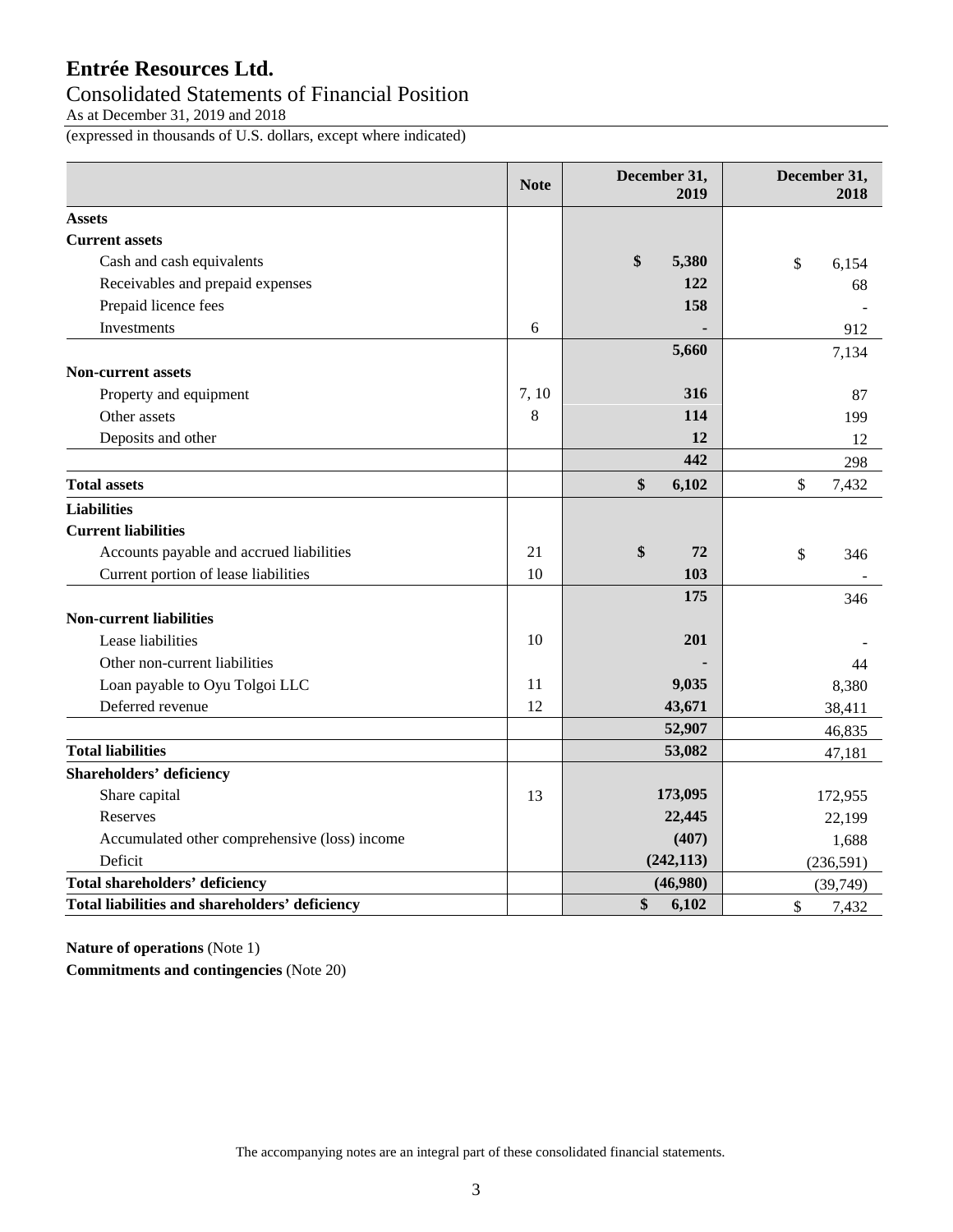# Consolidated Statements of Comprehensive Loss

For the years ended December 31, 2019, 2018 and 2017

(expressed in thousands of U.S. dollars, except where indicated)

|                                                              | <b>Note</b> | 2019         | 2018         | 2017         |
|--------------------------------------------------------------|-------------|--------------|--------------|--------------|
| <b>Expenses</b>                                              |             |              |              |              |
| Exploration                                                  | 15          | \$<br>173    | \$<br>175    | \$<br>332    |
| General and administrative                                   |             | 1,490        | 1,145        | 1,656        |
| Share-based compensation                                     | 13          | 340          | 506          | 678          |
| Depreciation                                                 | 7           | 105          | 22           | 20           |
| Other                                                        |             |              | (13)         | 192          |
| <b>Operating loss</b>                                        |             | 2,108        | 1,835        | 2,878        |
| Gain on sale of investments                                  | 6           | (123)        |              |              |
| Foreign exchange (gain) loss                                 |             | (195)        | 287          | (380)        |
| Interest income                                              |             | (137)        | (111)        | (116)        |
| Interest expense                                             | 11          | 319          | 307          | 287          |
| Loss from equity investee                                    | 8           | 273          | 175          | 215          |
| Finance costs                                                |             | 29           |              |              |
| Deferred revenue finance costs                               | 12          | 3,250        | 2,985        |              |
| Gain on sale of mining property interest                     | 9           |              | (353)        |              |
| Unrealized loss on investments                               | 6           |              | 73           |              |
| Loss on the Arrangement                                      | 5           |              |              | 33,627       |
| Loss before income taxes                                     |             | 5,524        | 5,198        | 36,511       |
| Income tax recovery                                          | 16          |              |              | (72)         |
| Net loss from continuing operations                          |             | 5,524        | 5,198        | 36,439       |
| <b>Discontinued operations</b>                               |             |              |              |              |
| Net loss from discontinued operations                        | 5           |              |              | 176          |
| Net loss for the year                                        |             | 5,524        | 5,198        | 36,615       |
| Other comprehensive loss (income)                            |             |              |              |              |
| Foreign currency translation                                 |             | 2,095        | (3,372)      | 1,684        |
| <b>Total comprehensive loss</b>                              |             | \$<br>7,619  | \$<br>1,826  | \$<br>38,299 |
| Net loss per common share                                    |             |              |              |              |
| Basic and fully diluted – continuing operations              |             | \$<br>(0.03) | \$<br>(0.03) | \$<br>(0.21) |
| Basic and fully diluted - discontinued<br>operations         |             | \$<br>(0.00) | \$<br>(0.00) | \$<br>(0.00) |
| Weighted average number of common shares<br>outstanding      |             |              |              |              |
| Basic and fully diluted (000's)                              |             | 174,907      | 174,344      | 172,259      |
| <b>Total common shares issued and outstanding</b><br>(000's) | 13          | 175,470      | 174,807      | 173,573      |

The accompanying notes are an integral part of these consolidated financial statements.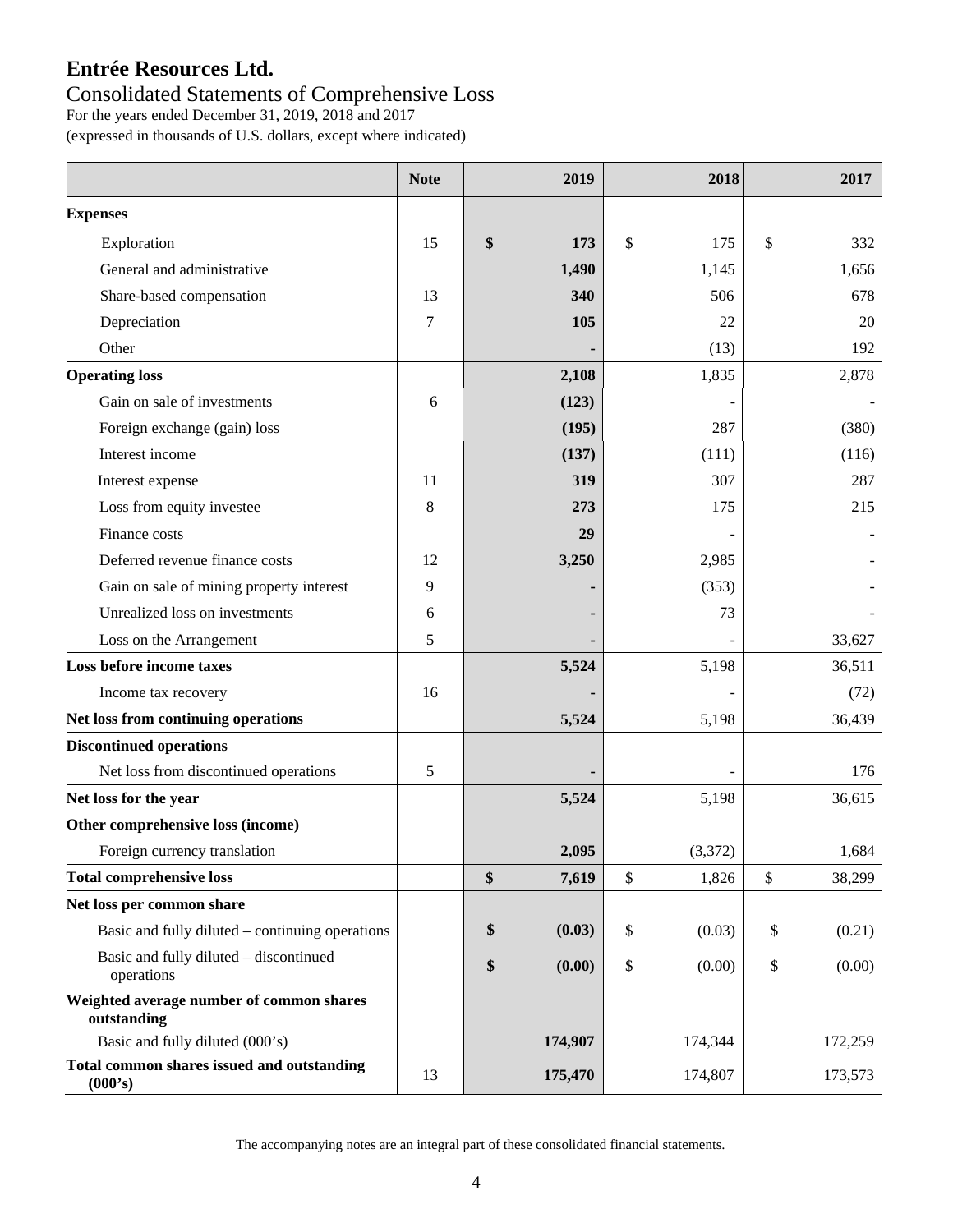# Consolidated Statements of Changes in Shareholders' Deficiency

For the years ended December 31, 2019, 2018, 2017

(expressed in thousands of U.S. dollars, except where indicated)

|                                                        | <b>Note</b>    | <b>Number</b><br>of Shares<br>(000's) | <b>Share</b><br>capital |                        | <b>Reserves</b> | <b>Accumulated</b><br>other<br>comprehensive<br>(loss) income | <b>Subscriptions</b><br>received in<br>advance | <b>Deficit</b>           | <b>Total</b>    |
|--------------------------------------------------------|----------------|---------------------------------------|-------------------------|------------------------|-----------------|---------------------------------------------------------------|------------------------------------------------|--------------------------|-----------------|
| <b>Balance at December 31, 2018</b>                    |                | 174,807                               | \$<br>172,955           | $\mathbb S$            | 22,199          | \$<br>1,688                                                   | \$<br>$\overline{a}$                           | \$(236,591)              | \$ (39,749)     |
| Adjustment on initial application of IFRS<br>16        | 4(0)           |                                       |                         |                        |                 |                                                               |                                                | $\overline{2}$           | $\overline{2}$  |
| Net loss and comprehensive loss                        |                |                                       |                         |                        |                 | (2,095)                                                       | $\overline{\phantom{a}}$                       | (5,524)                  | (7,619)         |
| Share-based compensation                               |                |                                       |                         |                        | 340             |                                                               |                                                |                          | 340             |
| Issuance of share capital – share options              |                | 663                                   | 140                     |                        | (94)            |                                                               |                                                |                          | 46              |
| <b>Balance at December 31, 2019</b>                    |                | 175,470                               | \$<br>173,095           | $\boldsymbol{\hat{s}}$ | 22,445          | \$<br>(407)                                                   | \$                                             | \$ (242, 113)            | \$ (46,980)     |
|                                                        |                |                                       |                         |                        |                 |                                                               |                                                |                          |                 |
| <b>Balance at December 31, 2017</b>                    |                | 173,573                               | \$<br>172,308           | \$                     | 22,175          | \$<br>(1,684)                                                 | \$<br>$\overline{a}$                           | \$(217,288)              | \$<br>(24, 489) |
| Net loss and comprehensive income                      |                |                                       |                         |                        | L,              | 3,372                                                         | ٠                                              | (5,198)                  | (1,826)         |
| IFRS adjustments                                       | 4 <sub>0</sub> |                                       |                         |                        | ÷,              |                                                               |                                                | (14, 105)                | (14, 105)       |
| Share-based compensation                               |                |                                       |                         |                        | 506             |                                                               |                                                |                          | 506             |
| Issuance of share capital - share options              |                | 1,234                                 | 647                     |                        | (482)           | $\overline{a}$                                                |                                                |                          | 165             |
| <b>Balance at December 31, 2018</b>                    |                | 174,807                               | \$<br>172,955           | \$                     | 22,199          | \$<br>1,688                                                   | \$<br>÷.                                       | \$(236,591)              | \$ (39,749)     |
|                                                        |                |                                       |                         |                        |                 |                                                               |                                                |                          |                 |
| <b>Balance at December 31, 2016</b>                    |                | 153,045                               | \$<br>178,740           | \$                     | 20,863          | \$                                                            | \$<br>559                                      | \$(180,673)              | \$19,489        |
| Net loss and comprehensive loss                        |                | L,                                    | ÷,                      |                        | L,              | (2,481)                                                       | $\overline{a}$                                 | (36,615)                 | (39,096)        |
| Share-based compensation                               |                |                                       |                         |                        | 632             |                                                               |                                                |                          | 632             |
| Transfer of net assets to Mason Resources              | 5              |                                       | (11, 595)               |                        |                 | 797                                                           |                                                | $\overline{\phantom{a}}$ | (10,798)        |
| Issuance of share capital – inducement<br>bonus shares |                | 100                                   | 37                      |                        | ÷,              |                                                               |                                                |                          | 37              |
| Issuance of share capital - private<br>placement       |                | 18,529                                | 4,478                   |                        | 1,129           |                                                               | (559)                                          |                          | 5,048           |
| Issuance of share capital - share options              |                | 1,899                                 | 648                     |                        | (449)           |                                                               |                                                |                          | 199             |
| <b>Balance at December 31, 2017</b>                    |                | 173,573                               | \$<br>172,308           | \$                     | 22,175          | \$<br>(1,684)                                                 | \$<br>$\overline{\phantom{a}}$                 | \$(217,288)              | \$(24, 489)     |

The accompanying notes are an integral part of these consolidated financial statements.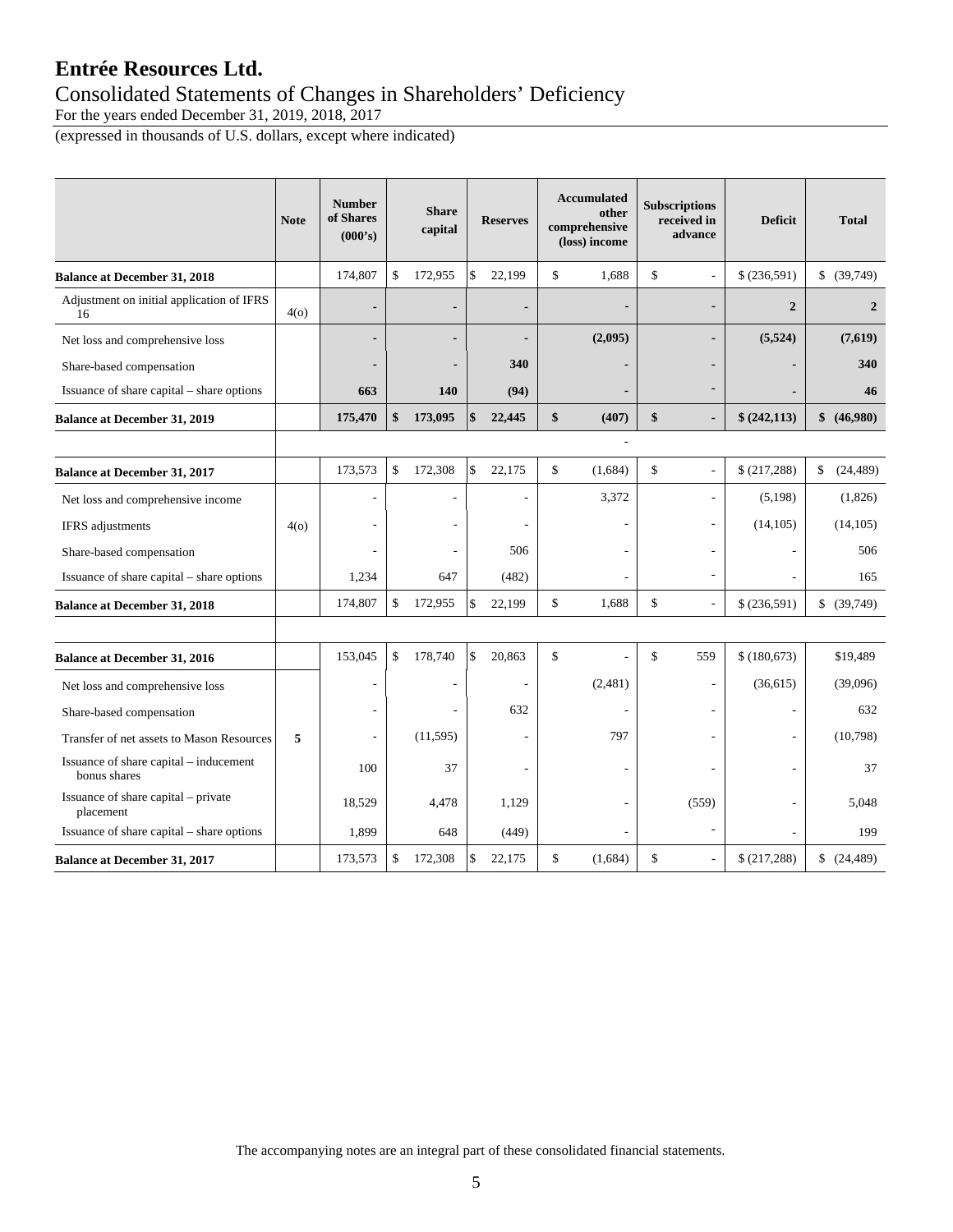# Consolidated Statements of Cash Flows

For the years ended December 31, 2019, 2018 and 2017

(expressed in thousands of U.S. dollars, except where indicated)

|                                                              | <b>Note</b> | 2019          |      | 2018                     | 2017            |
|--------------------------------------------------------------|-------------|---------------|------|--------------------------|-----------------|
| Cash flows used in operating activities                      |             |               |      |                          |                 |
| Net loss from continuing operations                          |             | \$<br>(5,524) | \$   | (5,198)                  | \$<br>(36, 439) |
| Items not affecting cash:                                    |             |               |      |                          |                 |
| Depreciation                                                 |             | 105           |      | 22                       | 20              |
| Share-based compensation                                     | 13          | 340           |      | 506                      | 678             |
| Loss from equity investee                                    | 8           | 273           |      | 175                      | 215             |
| Interest expense                                             | 11          | 319           |      | 307                      | 287             |
| Finance cost                                                 |             | 29            |      |                          |                 |
| Gain on sale of investments                                  | 6           | (123)         |      |                          |                 |
| Unrealized foreign exchange (gains) losses                   |             | (176)         |      | 249                      | (1, 471)        |
| Deferred revenue finance costs                               | 12          | 3,250         |      | 2,985                    |                 |
| Gain on sale of mining property interest                     | 9           |               |      | (353)                    |                 |
| Unrealized loss on investments                               | 6           |               |      | 73                       |                 |
| Loss on the Arrangement                                      | 5           |               |      |                          | 33,627          |
| Income tax recovery                                          | 16          |               |      | $\overline{\phantom{a}}$ | (72)            |
| Other                                                        |             | 5             |      | (9)                      | 11              |
|                                                              |             | (1,502)       |      | (1,243)                  | (3, 144)        |
| Changes in non-cash operating working capital:               |             |               |      |                          |                 |
| (Increase) decrease in receivables and prepaids              |             | (54)          |      | 333                      | (354)           |
| (Decrease) increase in accounts payable and accruals         |             | (260)         |      | 133                      | (102)           |
| Discontinued operations                                      | 5           |               |      |                          | 604             |
|                                                              |             | (1, 816)      |      | (777)                    | (2,996)         |
| Cash flows from (used in) investing activities               |             |               |      |                          |                 |
| Proceeds from sale of investments                            | 6           | 1,035         |      |                          |                 |
| Net cash outflow on sale of mining property interest         | 9           |               |      | (120)                    |                 |
| Purchase of equipment                                        |             |               |      | (6)                      | (100)           |
| Cash paid in connection with the Arrangement                 | 5           |               |      |                          | (8, 843)        |
|                                                              |             | 1,035         |      | (126)                    | (8,943)         |
| Cash flows (used in) from financing activities               |             |               |      |                          |                 |
| Repayment of lease liability                                 | 10          | (80)          |      |                          |                 |
| Proceeds from issuance of common shares - share options      | 13          | 46            |      | 165                      | 199             |
| Proceeds from issuance of common shares – private placement  | 13          |               |      |                          | 5,038           |
|                                                              |             | (34)          |      | 165                      | 5,237           |
| Decrease in cash and cash equivalents                        |             | (815)         |      | (738)                    | (6,702)         |
| Cash and cash equivalents - beginning of year                |             | 6,154         |      | 7,068                    | 13,391          |
| Effect of exchange rate changes on cash and cash equivalents |             | 41            |      | (176)                    | 379             |
| Cash and cash equivalents - end of year                      |             | \$<br>5,380   | $\$$ | 6,154                    | \$<br>7,068     |
| Cash and cash equivalents is represented by:                 |             |               |      |                          |                 |
| Cash                                                         |             | \$<br>5,346   | \$   | 6,120                    | \$<br>7,031     |
| Cash equivalents                                             |             | 34            |      | 34                       | 37              |
| Total cash and cash equivalents                              |             | \$<br>5,380   | $\$$ | 6,154                    | \$<br>7,068     |

**Supplemental cash flow information** (Note 19)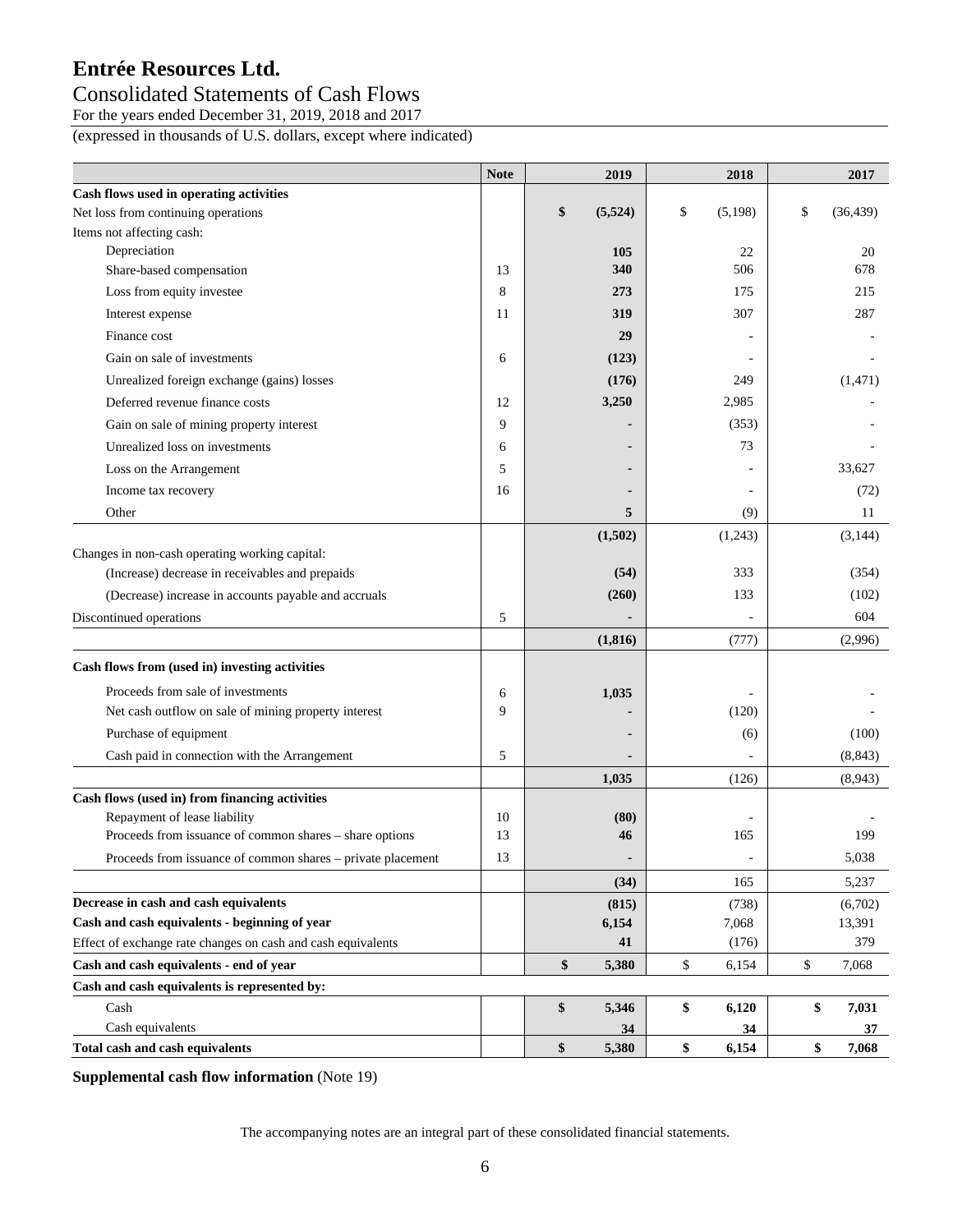# Notes to Consolidated Financial Statements

For the year ended December 31, 2019

(tabular amounts expressed in thousands of U.S. dollars, except per share amounts and where indicated)

# **1 Nature of operations**

Entrée Resources Ltd., together with its subsidiaries (collectively referred to as the "Company" or "Entrée"), is focused on the exploration of mineral property interests. The Company is principally focused on its Entrée/Oyu Tolgoi Joint Venture Property in Mongolia.

The Company has its primary listing in Canada on the Toronto Stock Exchange ("TSX") and its common shares also trade in the United States on the Over-the-Counter OTCQB Venture Market ("OTCQB") under the symbol "ERLFF".

The Company's registered office is at Suite 2900, 550 Burrard Street, Vancouver, BC, V6C 0A3, Canada.

All amounts are expressed in United States dollars, except for certain amounts denoted in Canadian dollars ("C\$").

These consolidated financial statements have been prepared on the basis of accounting principles applicable to a going concern which assumes that the Company will be able to continue for the foreseeable future and will be able to realize its assets and discharge its liabilities in the normal course of business. The Company estimates it has sufficient working capital to continue operations for the upcoming year.

# **2 Basis of presentation**

These consolidated financial statements have been prepared in accordance with International Financial Reporting Standards ("IFRS") as issued by the International Accounting Standards Board ("IASB").

These consolidated financial statements have been prepared on a going concern basis, and in making the assessment that the Company is a going concern, management have taken into account all available information about the future, which is at least, but is not limited to, twelve months from December 31, 2019.

The consolidated financial statements were approved and authorized for issue by the Board of Directors on March 13, 2020.

# **3 Use of estimates and judgements**

The preparation of financial statements in conformity with IFRS requires management to make estimates and assumptions that affect the amounts reported in the financial statements and accompanying notes. Actual results could differ materially from those estimates.

Significant estimates and judgements used in the preparation of these consolidated financial statements include: determination of functional currencies; recoverable amount of property and equipment; title to mineral properties; sharebased compensation; plan of arrangement – fair value of net assets distributed; and income taxes. Estimates that have the most significant effect on the amounts recognized in the Company's consolidated financial statements are as follows:

### **a) Determination of functional currencies**

The determination of the Company's functional currency is a matter of judgment based on an assessment of the specific facts and circumstances relevant to determining the primary economic environment of each individual entity within the group. The Company reconsiders the functional currencies used when there is a change in events and conditions considered in determining the primary economic environment of each entity.

### **b) Income taxes**

The Company must make significant estimates in respect of the provision for income taxes and the composition of its deferred income tax assets and deferred income tax liabilities. The Company's operations are, in part, subject to foreign tax laws where interpretations, regulations and legislation are complex and continually changing. As a result, there are usually some tax matters in question which may, on resolution in the future, result in adjustments to the amount of current or deferred income tax assets or liabilities, and those adjustments may be material to the Company's statement of financial position and results of operations.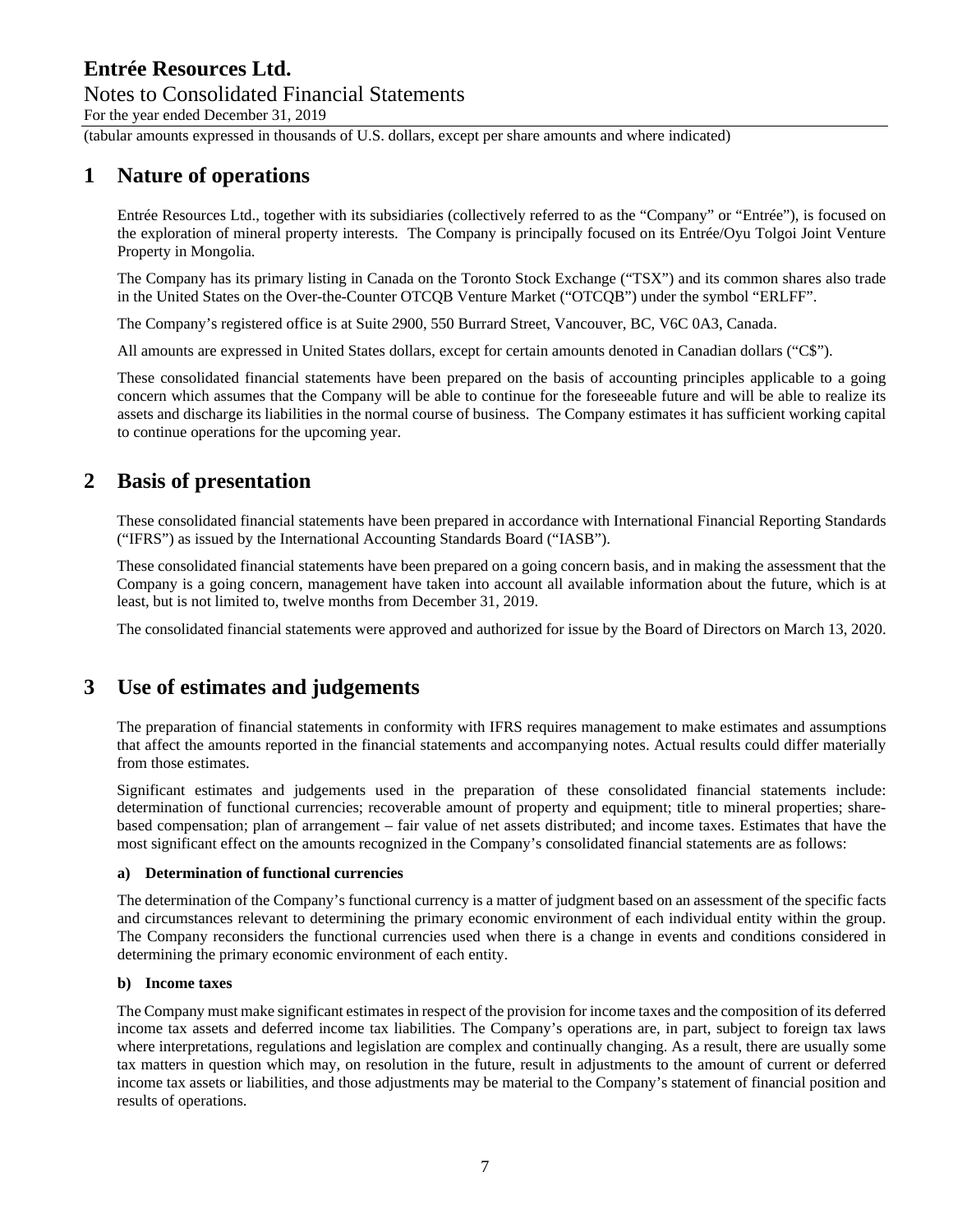# **Entrée Resources Ltd.**  Notes to Consolidated Financial Statements

For the year ended December 31, 2019

(tabular amounts expressed in thousands of U.S. dollars, except per share amounts and where indicated)

The determination of the ability of the Company to utilize tax losses carried forward to offset income taxes payable in the future and to utilize temporary differences which will reverse in the future requires management to exercise judgment and make assumptions about the Company's future performance. Management is required to assess whether the Company is more likely than not to be able to benefit from these tax losses and temporary differences. Changes in the timing of project completion, economic conditions, metal prices and other factors having an impact on future taxable income streams could result in revisions to the estimates of benefits to be realized or the Company's assessments of its ability to utilize tax losses before expiry. These revisions could result in material adjustments to the consolidated financial statements.

### **c) Share-based compensation**

The Company uses the Black-Scholes option pricing model for the valuation of share-based compensation. Option pricing models require the input of the subjective assumptions including expected price volatility, interest rate and forfeiture rate. Changes in the input assumptions can materially affect the fair value estimate and the Company's net loss and reserves.

### **d) Plan of arrangement – fair value of net assets distributed**

In May 2017, the Company completed a plan of arrangement (the "Arrangement") under Section 288 of the Business Corporations Act (British Columbia) ("BCBCA") pursuant to which Entrée transferred its wholly owned subsidiaries that directly or indirectly hold the Ann Mason Project in Nevada and the Lordsburg property in New Mexico to Mason Resources Corp. ("Mason Resources"). Accounting for this transaction involves critical judgements and estimates in determining the fair value of the net assets distributed. In performing an analysis, the Company relied on Mason Resources' share price to calculate the fair value of net assets transferred.

# **4 Significant accounting policies**

The accounting policies set out below have been applied consistently by the Company and all of its wholly owned subsidiaries and to all periods presented in these consolidated financial statements.

### **a) Basis of consolidation**

These consolidated financial statements include the accounts of the Company and its wholly owned subsidiaries. The Company's significant subsidiaries are Entrée LLC and Entrée Resources LLC.

Wholly owned subsidiaries are entities in which the Company has direct or indirect control, where control is defined as the investor's power over an investee with exposure, or rights, to variable returns from the investee and the ability to affect the investor's returns through its power over the investee. The results of subsidiaries acquired or disposed of during the year are included in the consolidated statements of comprehensive loss from the effective date of acquisition or up to the effective date of disposal, as appropriate. All intercompany transactions and balances have been eliminated on consolidation.

#### **b) Foreign currency translation**

The functional currency of Entrée Resources Ltd. is the Canadian dollar. Accordingly, monetary assets and liabilities denominated in a foreign currency are translated at the exchange rate in effect at the statement of financial position date while non-monetary assets and liabilities denominated in a foreign currency are translated at historical rates. Revenue and expense items denominated in a foreign currency are translated at exchange rates prevailing when such items are recognized in the statement of comprehensive loss. Exchange gains or losses arising on translation of foreign currency items are included in the statement of comprehensive loss. The functional currency of Entrée Resources Ltd.'s significant subsidiaries is the United States dollar. Upon translation into Canadian dollars for consolidation, monetary assets and liabilities are translated at the exchange rate in effect at the statement of financial position date while non-monetary assets and liabilities are translated at historical rates. Revenue and expense items are translated at exchange rates prevailing when such items are recognized in the statement of comprehensive loss. Exchange gains or losses arising on translation of foreign currency items are included in the statement of comprehensive loss.

The Company follows the current rate method of translation with respect to its presentation of these consolidated financial statements in the reporting currency, which is the United States dollar. Accordingly, assets and liabilities are translated into United States dollars at the period-end exchange rates while revenue and expenses are translated at the prevailing exchange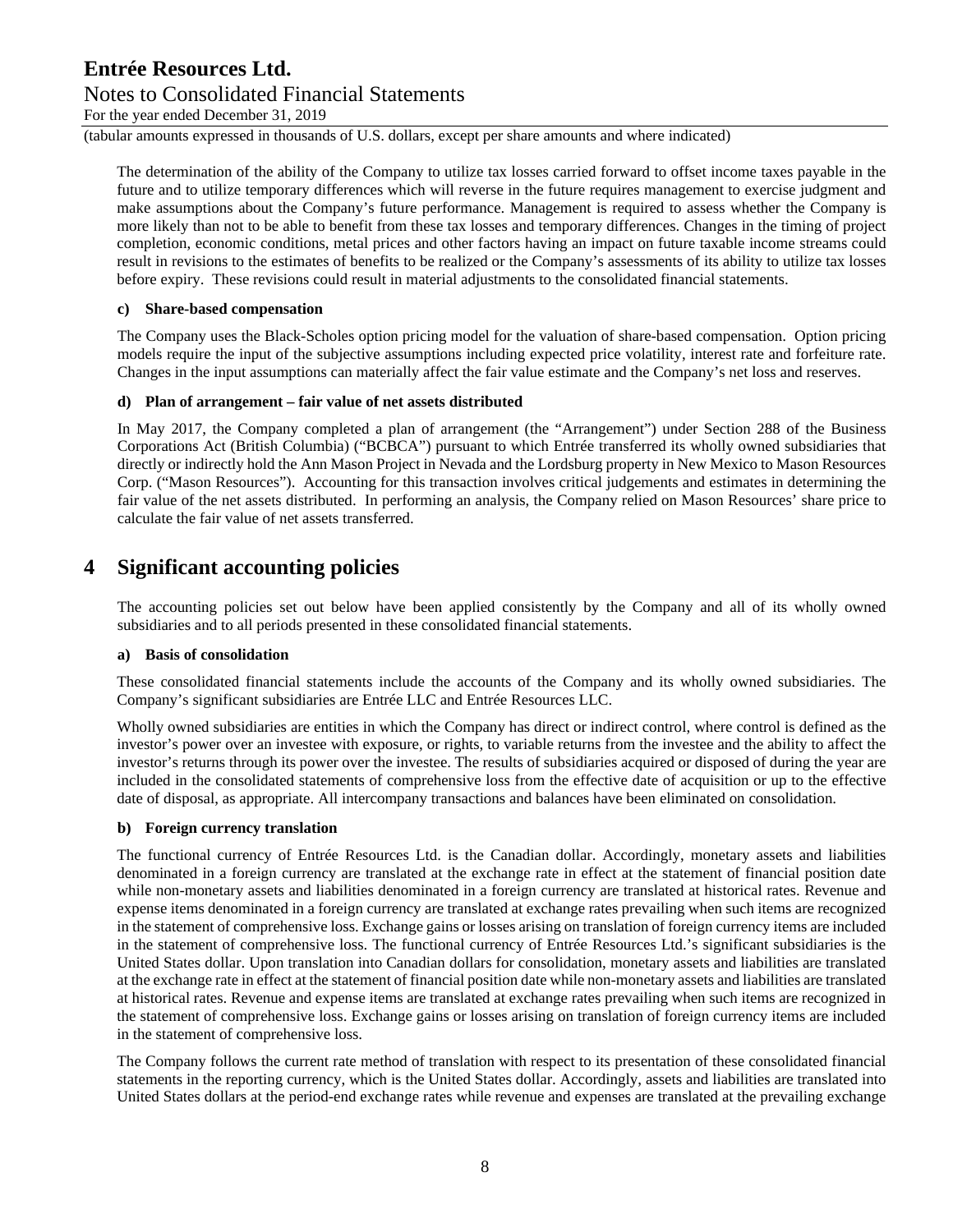(tabular amounts expressed in thousands of U.S. dollars, except per share amounts and where indicated)

rates during the period. Related exchange gains and losses are included in a separate component of shareholders' deficiency as accumulated other comprehensive loss / income.

#### **c) Financial instruments**

#### *Classification*

The Company classifies its financial instruments in the following categories: at fair value through profit and loss ("FVTPL"), at fair value through other comprehensive income (loss) ("FVTOCI"), or at amortized cost. The Company determines the classification of financial assets at initial recognition. The classification of debt instruments is driven by the Company's business model for managing the financial assets and their contractual cash flow characteristics. Equity instruments that are held for trading are classified as FVTPL. For other equity instruments, on the day of acquisition the Company can make an irrevocable election (on an instrument-by-instrument basis) to designate them as at FVTOCI. Financial liabilities are measured at amortized cost, unless they are required to be measured at FVTPL (such as instruments held for trading or derivatives) or the Company has opted to measure them at FVTPL.

The following table shows the classification of the Company's financial instruments:

| <b>Financial assets / liabilities</b>    | <b>Classification</b> |
|------------------------------------------|-----------------------|
| Cash and cash equivalents                | <b>FVTPL</b>          |
| Investments                              | <b>FVTPL</b>          |
| Receivables                              | Amortized costs       |
| Deposits                                 | Amortized costs       |
| Accounts payable and accrued liabilities | Amortized costs       |
| Lease liabilities                        | Amortized costs       |
| Loan payable to Oyu Tolgoi LLC           | Amortized costs       |
|                                          |                       |

#### *Measurement*

Financial assets and liabilities at amortized cost

Financial assets and liabilities at amortized cost are initially recognized at fair value plus or minus transaction costs, respectively, and subsequently carried at amortized cost less any impairment.

Financial assets and liabilities at FVTPL

Financial assets and liabilities carried at FVTPL are initially recorded at fair value and transaction costs are expensed in the consolidated statements of comprehensive loss / income. Realized and unrealized gains and losses arising from changes in the fair value of the financial assets and liabilities held at FVTPL are included in profit or loss.

#### Financial assets at FVTOCI

Financial assets at FVTOCI are initially recorded at fair value adjusted for transaction costs. Dividends are recognized as income in the consolidated statements of comprehensive loss / income unless the dividend clearly represents a recovery of part of the cost of the investment. Gains or losses recognized on the sale of the equity investment are recognized in other comprehensive loss / income and are never reclassified to profit or loss.

#### *Impairment*

An 'expected credit loss' impairment model applies which requires a loss allowance to be recognized based on expected credit losses. The estimated present value of future cash flows associated with the asset is determined and an impairment loss is recognized for the difference between this amount and the carrying amount as follows: the carrying amount of the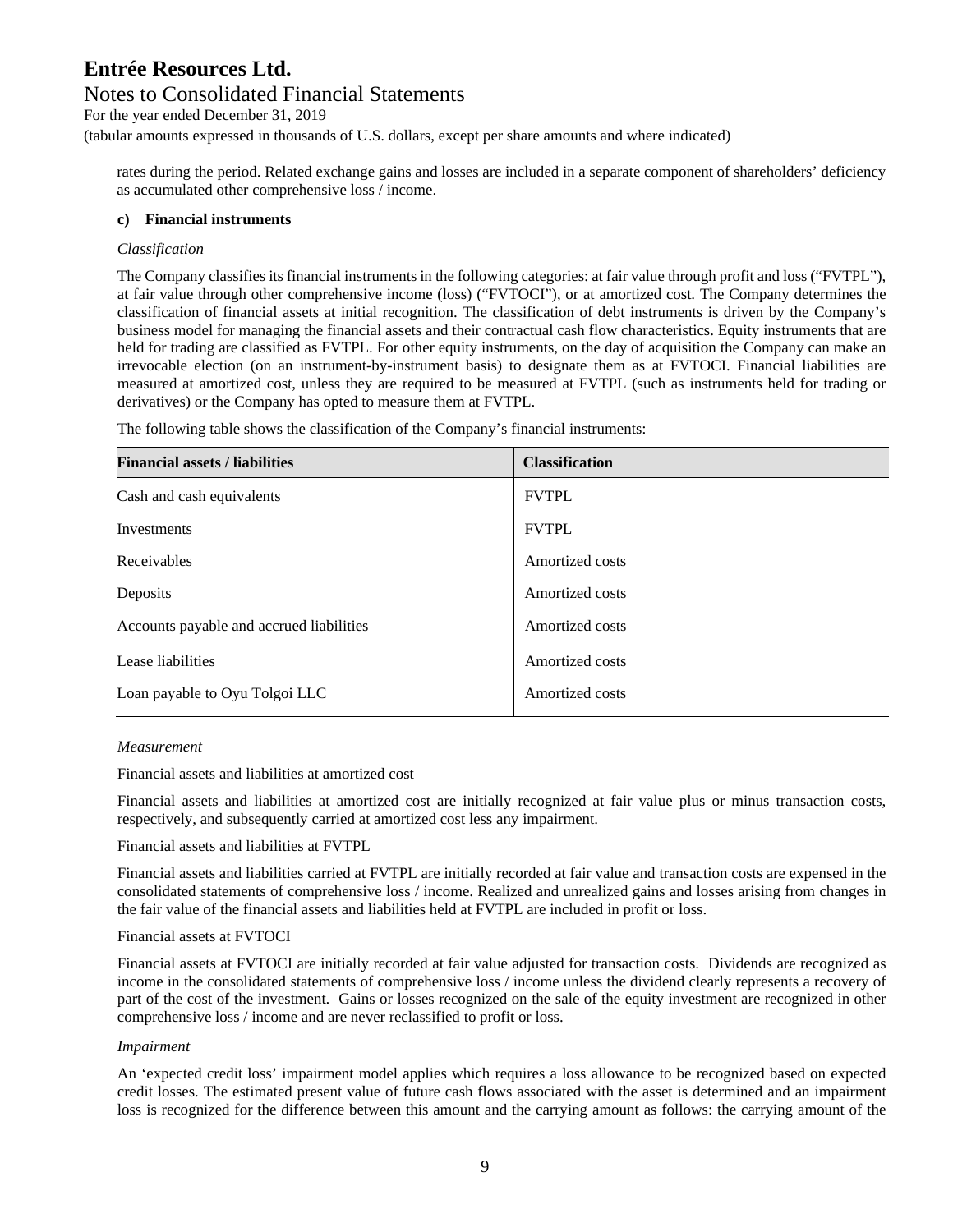# **Entrée Resources Ltd.**  Notes to Consolidated Financial Statements

For the year ended December 31, 2019

(tabular amounts expressed in thousands of U.S. dollars, except per share amounts and where indicated)

asset is reduced to estimated present value of the future cash flows associated with the asset, discounted at the financial asset's original effective interest rate, either directly or through the use of an allowance account and the resulting loss is recognized in profit or loss for the period.

In a subsequent period, if the amount of the impairment loss related to financial assets measured at amortized cost decreases, the previously recognized impairment loss is reversed through profit or loss to the extent that the carrying amount of the investment at the date the impairment is reversed does not exceed what the amortized cost would have been had the impairment not been recognized.

### *Derecognition*

Financial assets

The Company derecognizes financial assets only when the contractual rights to cash flows from the financial assets expire, or when it transfers the financial assets and substantially all of the associated risks and rewards of ownership to another entity. Gains and losses on derecognition are generally recognized in the consolidated statements of comprehensive loss / income.

### **d) Cash and cash equivalents**

Cash and cash equivalents include cash in banks, money market funds, and certificates of term deposits with maturities of less than three months from inception, which are readily convertible to known amounts of cash and which, in the opinion of management, are subject to an insignificant risk of loss in value.

### **e) Exploration and evaluation assets**

All direct costs related to the acquisition of mineral property interest are capitalized in the period incurred.

Exploration and evaluation costs are charged to operations in the period incurred until such time as it has been determined that a mineral property has proven and probable reserves and the property is economically viable, in which case subsequent evaluation costs incurred to develop a mineral property are capitalized.

### **f) Property, plant and equipment**

#### *Mineral property interests and mine development costs*

All exploration and evaluation expenditures and property maintenance costs incurred for projects outside the boundary of a known mineral deposit containing proven and probable reserves are expensed as incurred to the date of establishing that property costs are economically recoverable.

Development expenditures are those incurred subsequent to the establishment of economic recoverability and after a number of key development and milestones have been achieved. These milestones include obtaining sufficient financial resources, permits, and licenses to develop the mineral property. Development costs are capitalized and included in the carrying amount of the related property.

Mineral property and mine development costs capitalized are amortized using the units-of-production method over the estimated life of the proven and probable reserves.

#### *Plant and equipment*

Items of plant and equipment are recorded at cost less accumulated depletion and amortization. Cost includes all expenditures incurred to bring assets to the location and condition necessary for them to be operated in the manner intended by management, including estimated decommissioning and restoration costs and, where applicable, borrowing costs. If significant parts of an item of plant and equipment have different useful lives, then they are accounted for as separate items (major components) of plant and equipment.

Depreciation is recorded on a declining balance basis at rates ranging from 20% to 30% per annum.

No depletion and amortization is recorded until the asset is substantially complete and available for its intended use.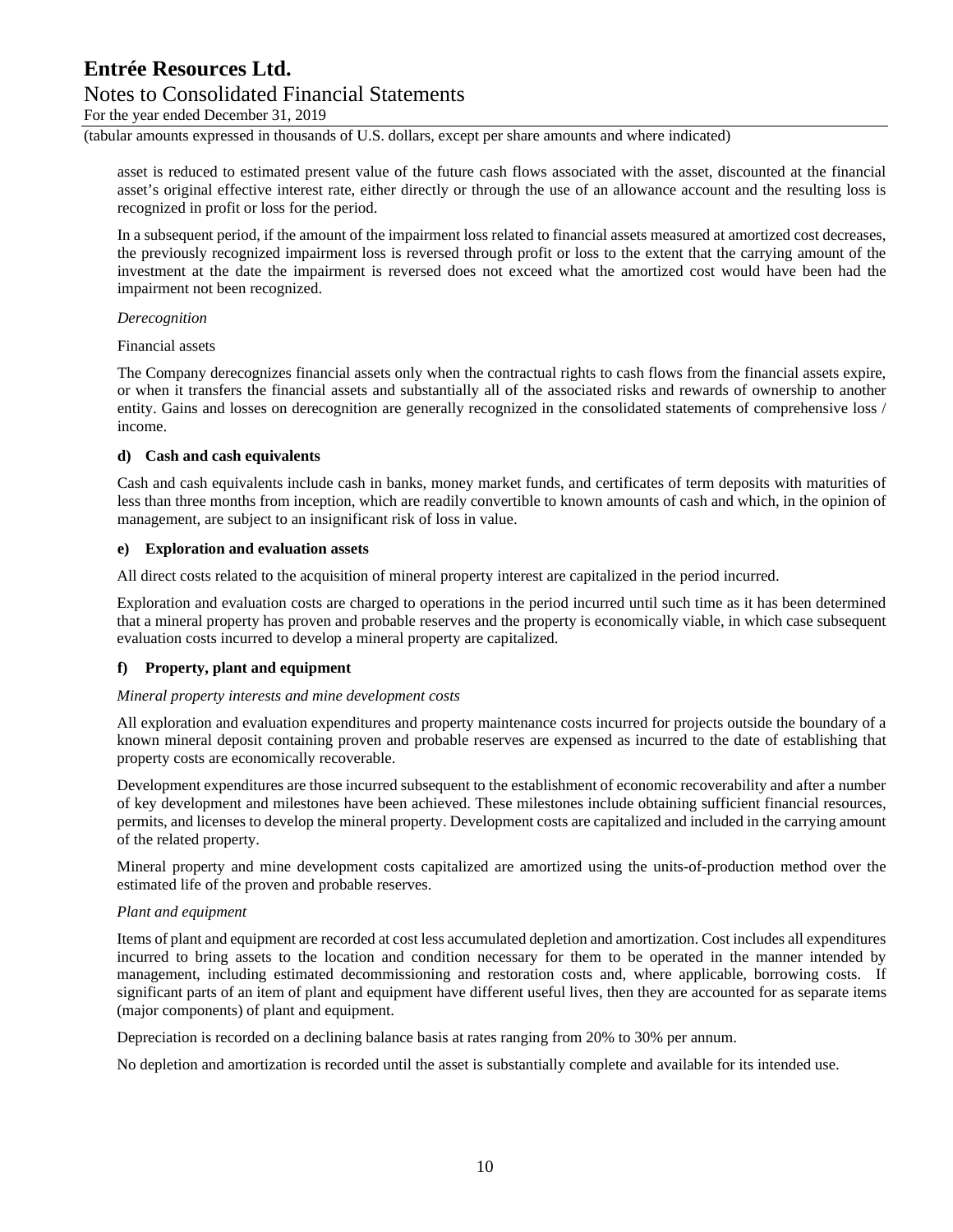(tabular amounts expressed in thousands of U.S. dollars, except per share amounts and where indicated)

### *Impairment of non-current assets*

The Company reviews the carrying amounts of its non-financial assets every reporting period. If there is any indication that the assets or cash-generating unit ("CGU") may not be fully recoverable, the recoverable amount of the asset or CGU is estimated in order to determine the extent of the impairment loss, if any.

Recoverable amount is the higher of fair value less costs to sell and value in use. In assessing value in use, the estimated future cash flows to be derived from continuing use of the asset or CGU are discounted to their present value using a pre-tax discount rate that reflects current market assessments of the time value of money and the risks specific to the asset. Fair value less cost to sell is the amount obtainable from the sale of an asset or CGU in an arm's length transaction between knowledgeable, willing parties, less the cost of disposal. When a binding sale agreement is not available, fair value less costs to sell is estimated using a discounted cash flow approach with inputs and assumptions consistent with those at market. If the recoverable amount of an asset or CGU is estimated to be less than its carrying amount, the carrying amount of the asset or CGU is reduced to its recoverable amount. An impairment loss is recognized immediately in profit or loss. Where an impairment loss subsequently reverses, the carrying amount of the asset or CGU is increased to the revised estimate of its recoverable amount, such that the increased carrying amount does not exceed the carrying amount that would have been determined had no impairment loss been recognized.

### **g) Long-term investments**

Long-term investments in companies in which the Company has voting interests of 20% or more or where the Company has the ability to exercise significant influence, are accounted for using the equity method. Under this method, the Company's share of the investees' earnings and losses is included in operations and its investments therein are adjusted by a like amount. Dividends received are credited to the long-term investment accounts.

### **h) Decommissioning obligations**

The Company recognizes liabilities for statutory, contractual, legal or constructive obligations associated with the retirement of property, plant and equipment, when those obligations result from the acquisition, construction, development or normal operation of the assets. Initially, a provision for a decommissioning obligation is recognized at its net present value in the period in which it is incurred, using a discounted cash flow technique with market-based risk-free discount rates and estimates of the timing and amount of the settlement of the obligation.

Upon initial recognition of the liability, the corresponding decommissioning cost is added to the carrying amount of the related asset. Following initial recognition of the decommissioning obligation, the carrying amount of the liability is increased for the passage of time and adjusted for changes to significant estimates including the current discount rate, the amount or timing of the underlying cash flows needed to settle the obligation and the requirements of the relevant legal and regulatory framework. Subsequent changes in the provisions resulting from new disturbance, updated cost estimates, changes to estimated lives of operations and revisions to discount rates are also capitalized to the related property, plant and equipment. Amounts capitalized to the related property, plant and equipment are depreciated over the lives of the assets to which they relate. The amortization or unwinding of the discount applied in establishing the net present value of provisions is charged to expense and is included within finance costs in the consolidated statement of comprehensive loss / income.

### **i) Other provisions**

Provisions are recognized when the Company has a present obligation (legal or constructive) as a result of past events, and it is probable that an outflow of resources that can be reliably estimated will be required to settle the obligation. Provisions are measured at the present value of the expenditures expected to be required to settle the obligation.

### **j) Taxation**

Income tax expense comprises current and deferred tax. Current tax and deferred taxes are recognized in the consolidated statements of comprehensive loss / income except to the extent that they relate to items recognized directly in equity or in other comprehensive loss / income.

Current tax is the expected tax payable or receivable on the taxable income or loss for the year, using tax rates enacted or substantively enacted at the reporting date.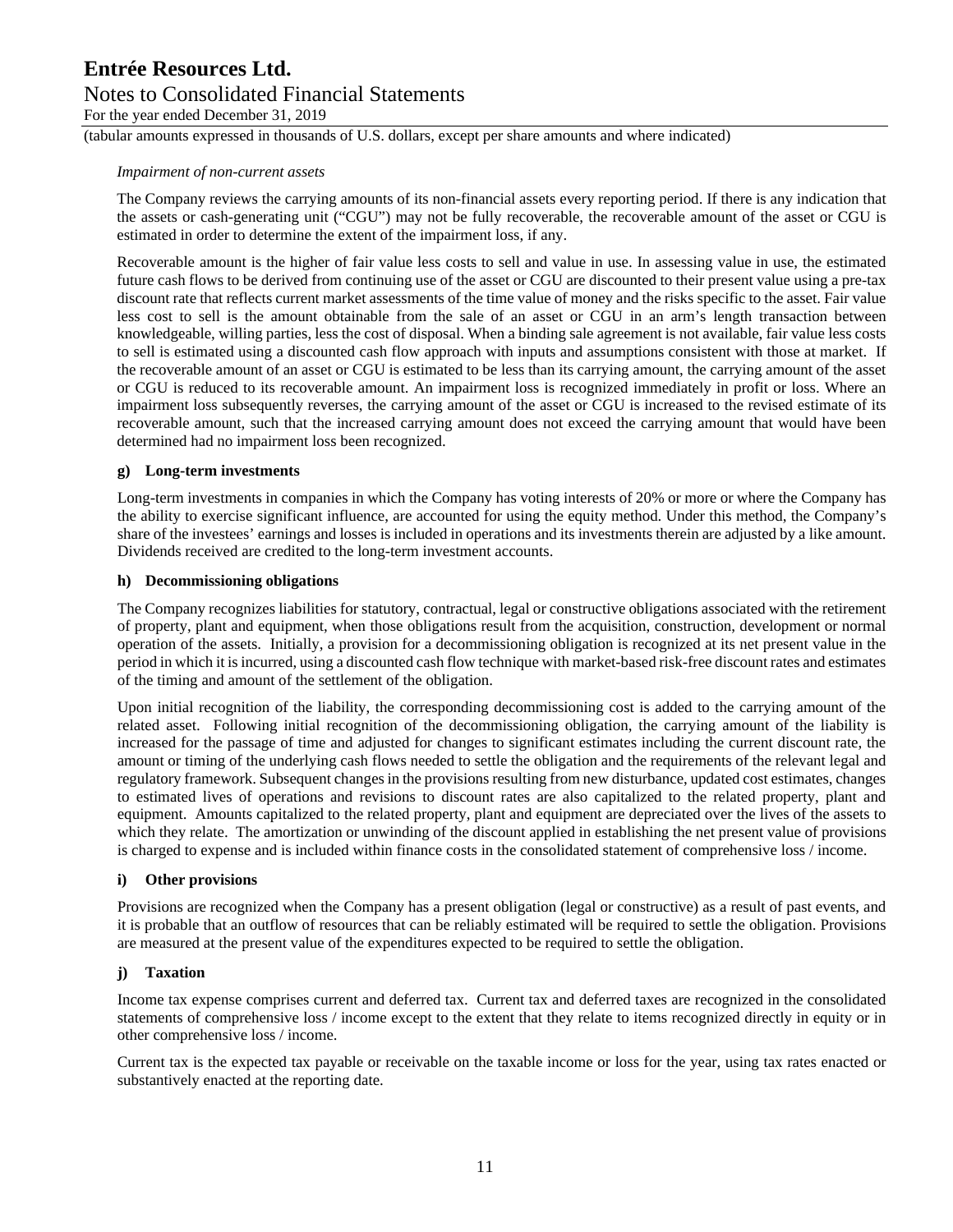(tabular amounts expressed in thousands of U.S. dollars, except per share amounts and where indicated)

Deferred tax is recognized in respect of unused tax losses and credits, as well as temporary differences between the carrying amounts of assets and liabilities for financial reporting purposes and the amounts used for taxation purposes. Deferred tax is measured at the tax rates that are expected to be applied to temporary differences when they reverse, based on enacted or substantively enacted laws at the reporting date.

The Company computes the provision for deferred income taxes under the liability method. A deferred tax asset is recognized for unused tax losses, tax credits and deductible temporary differences, only to the extent that it is probable that future taxable profits will be available against which they can be utilized. Future taxable profits are estimated using an income forecast derived from cash flow projections, based on detailed life-of-mine plans and corporate forecasts. Where applicable, the probability of utilizing tax losses or credits is evaluated by considering risks relevant to future cash flows, and the expiry dates after which these losses or credits can no longer be utilized.

Deferred tax is not recognized for the initial recognition of assets or liabilities in a transaction that is not a business combination and that affects neither accounting nor taxable profit or loss, and differences relating to investments in subsidiaries, associates and joint arrangements to the extent that it is probable that they will not reverse in the foreseeable future.

The Company is subject to assessments by various taxation authorities, who may interpret tax legislation differently from the Company. The final amount of taxes to be paid depends on a number of factors, including the outcomes of audits, appeals or negotiated settlements. Such differences are accounted for based on management's best estimate of the probable outcome of these matters.

The Company must make significant estimates and judgments in respect of its provision for income taxes and the composition and measurement of its deferred income tax assets and liabilities. The Company's operations are, in part, subject to foreign tax laws where interpretations, regulations and legislation are complex and continually changing. As a result, there are usually some tax matters in question that may, upon resolution in the future, result in adjustments to the amount of deferred income tax assets and liabilities; those adjustments may be material.

### **k) Share-based compensation**

The Company's stock option plan allows the Company's directors, officers, employees, and consultants to acquire shares of the Company. The fair value of options granted is recognized as share-based compensation expense with a corresponding increase in reserves. An individual is classified as an employee when the individual is an employee for legal or tax purposes (direct employee) or provides services similar to those performed by a direct employee. Where options are subject to vesting, each vesting tranche is considered a separate award with its own vesting period and grant date fair value. The fair value of each tranche is measured at the grant date using the Black-Scholes option pricing model, taking into account the terms and conditions upon which the options were granted. Share-based compensation expense is recognized over the tranche's vesting period by a charge to profit or loss. For employees, the compensation expense is amortized on a straight-line basis over the requisite service period which approximates the vesting period. Compensation expense for share options granted to nonemployees is recognized over the contract services period or, if none exists, from the date of grant until the options vest. Compensation associated with unvested options granted to non-employees is re-measured on each statement of financial position date.

At each financial position reporting date, the amount recognized as an expense is adjusted to reflect the actual number of options that are expected to vest. In situations where equity instruments are issued to non-employees and some or all of the goods or services received by the entity as consideration cannot be specifically identified, they are measured at the fair value of the share-based compensation. Otherwise, share-based compensation is measured at the fair value of goods or services received.

#### **l) Loss per share**

Basic loss per share is computed by dividing net loss available to common shareholders by the weighted average number of common shares outstanding during the reporting period. Diluted loss per share is computed similarly to basic loss per share except that the weighted average common shares outstanding are increased to include additional shares for the assumed exercise of share options and share purchase warrants, if dilutive. The number of additional common shares is calculated by assuming that outstanding share options and share purchase warrants were exercised and that the proceeds from such exercises were used to acquire common shares at the average market price during the reporting periods.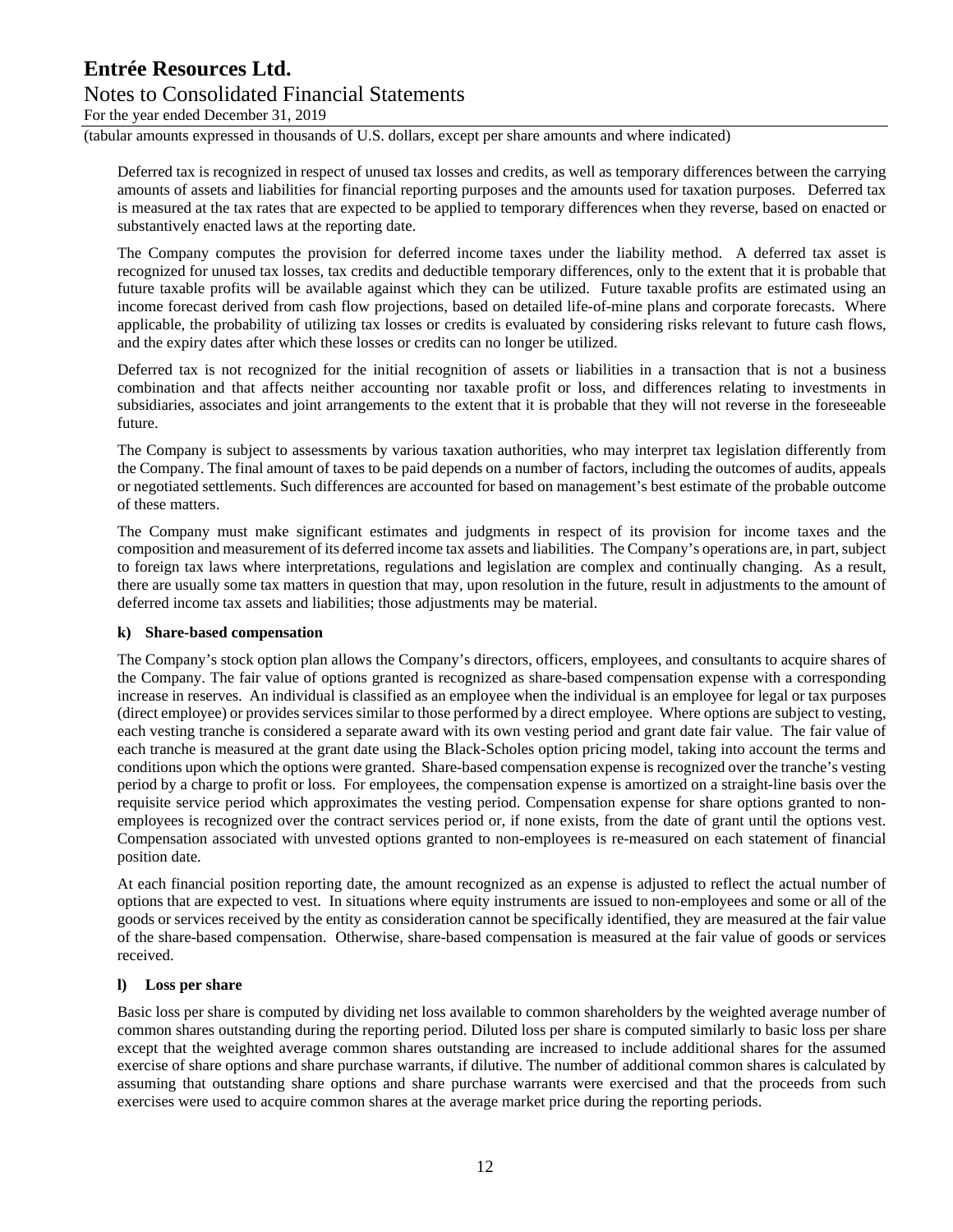(tabular amounts expressed in thousands of U.S. dollars, except per share amounts and where indicated)

### **m) Related party transactions**

Parties are considered related if one party has the ability, directly or indirectly, to control the other party or exercise significant influence over the other party in making financial and operating decisions. Parties are also considered related if they are subject to common control or significant influence. A transaction is considered a related party transaction when there is a transfer of resources or obligations between related parties.

### **n) Warrants issued in equity financing transactions**

The Company engages in equity financing transactions to obtain the funds necessary to continue operations and explore and evaluate mineral properties. These equity financing transactions may involve issuance of common shares or units. A unit comprises a certain number of common shares and a certain number of share purchase warrants. Depending on the terms and conditions of each equity financing agreement, the warrants are exercisable into additional common shares prior to expiry at a price stipulated by the agreement. Warrants that are part of units are valued based on the relative fair value method and included in share capital with the common shares that were concurrently issued. Warrants that are issued as payment for an agency fee or other transactions costs are accounted for as share‐based payments.

### **o) Accounting standards adopted during the year**

Effective January 1, 2019, the Company has adopted IFRS 16 using the modified retrospective application method where the 2018 comparatives are not restated and the cumulative effect of initially applying IFRS 16 has been recorded on January 1, 2019 for any differences identified, including adjustments to opening shareholders' deficiency balance.

IFRS 16 introduces significant changes to the lessee accounting by removing the distinction between operating and finance leases and requiring the recognition of a right-to-use asset ("ROU asset") and a lease liability at the lease commencement for all leases, except for short-term leases (lease terms of 12 months or less) and leases of low value assets.

In applying IFRS 16 for all leases, the Company (i) recognizes the ROU asset and lease liabilities in the statement of financial position, initially measured at the present value of future lease payments; (ii) recognizes the depreciation of ROU assets and interest on lease liabilities in the consolidated statement of comprehensive loss; and (iii) separates the total amount of cash paid into a principal portion (presented in financing activities) and interest (presented within operating activities) in the consolidated statement of cash flows.

In transitioning to IFRS 16, the Company analyzed its contracts to identify whether they contain a lease arrangement. This analysis identified contracts containing leases that have an increase to the Company's ROU assets of \$0.3 million and lease liabilities of \$0.4 million. The difference between the Company's ROU assets and lease liabilities has been included as an adjustment to opening shareholders' deficiency balance at January 1, 2019. In addition, \$0.1 million of leasehold inducements was written-off to opening shareholders' deficiency balance at January 1, 2019, as the ROU asset was not reduced by any lease incentives received. The incremental borrowing rate for lease liabilities initially recognized on adoption of IFRS 16 was 8%.

#### **New accounting policy for leases under IFRS 16**

The Company assesses whether a contract is or contains a lease, at inception of a contract. The Company recognizes a ROU asset and a corresponding lease liability with respect to all lease arrangements in which it is the lessee, at the commencement of the lease, with the following exceptions: (i) the Company has elected not to recognize ROU assets and liabilities for leases where the total lease term is less than or equal to 12 months, or (ii) for leases of low value. The payments for such leases are recognized in the consolidated statement of comprehensive loss on a straight-line basis over the lease term.

The ROU asset is initially measured based on the present value of lease payments, lease payments made at or before the commencement day, and any initial direct costs. They are subsequently measured at cost less accumulated depreciation and impairment losses. The ROU asset is depreciated over the shorter of the lease term or the useful life of the underlying asset. The ROU asset is subject to testing for impairment if there is an indicator of impairment.

The lease liability is initially measured at the present value of lease payments that are not paid at the commencement date, discounted by using the rate implicit in the lease. If this rate cannot be readily determined, the Company uses its incremental borrowing rate. Lease payments include fixed payments less any lease incentives, and any variable lease payments where variability depends on an index or rate. When the lease contains an extension or purchase option that the Company considers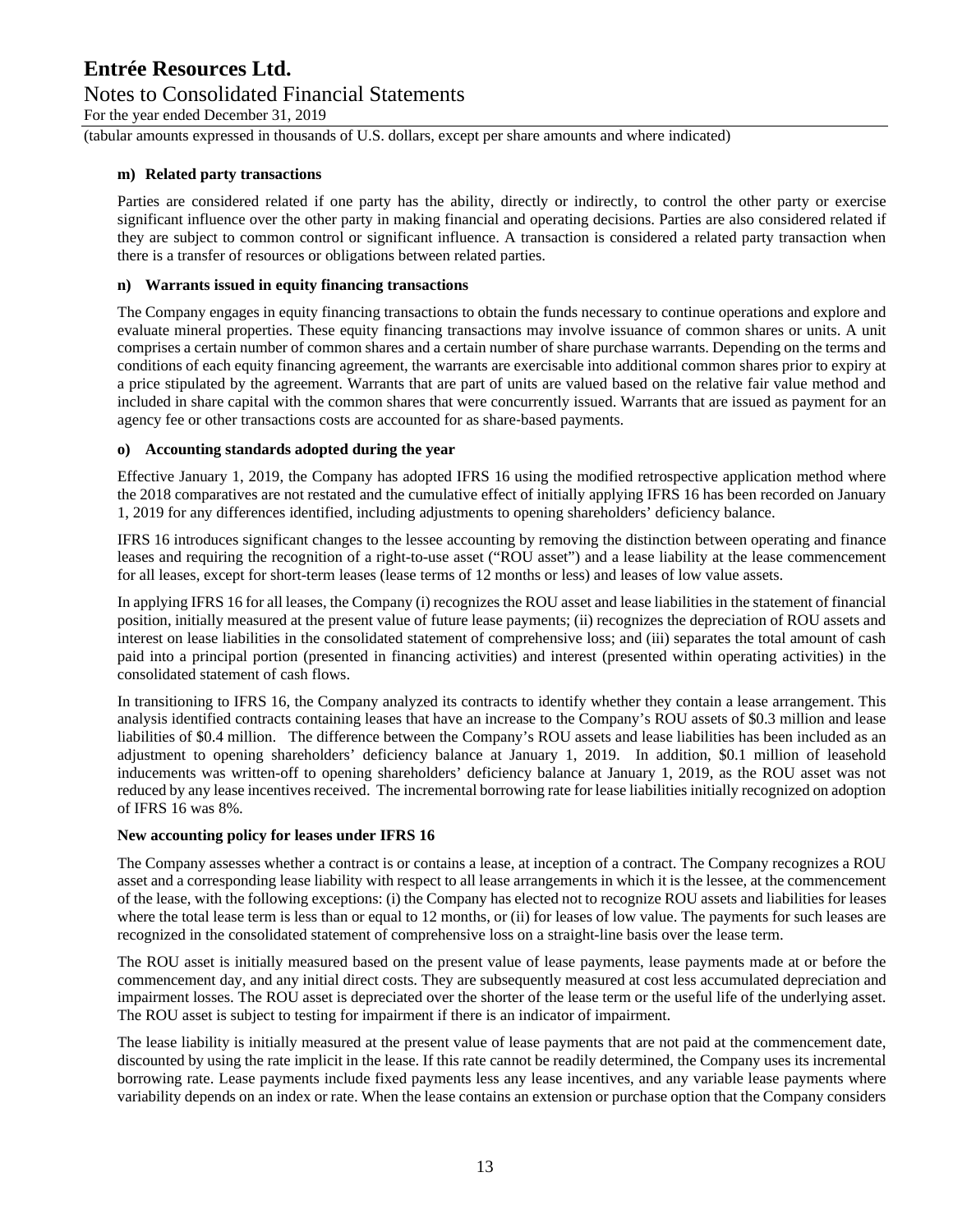### Notes to Consolidated Financial Statements

For the year ended December 31, 2019

(tabular amounts expressed in thousands of U.S. dollars, except per share amounts and where indicated)

reasonably certain to be exercised, the cost of the option is included in the lease payments. The operating lease obligations as at December 31, 2018 are reconciled as follows to the recognized lease liabilities as at January 1, 2019:

| Minimum lease payments under operating leases as of December 31, 2018           | 462  |
|---------------------------------------------------------------------------------|------|
| Effect from discounting at the incremental borrowing rate as of January 1, 2019 | (107 |
| Lease liabilities recognized as of January 1, 2019                              | 355  |

ROU assets are included in property and equipment and the lease liability is included in current portion of other liabilities and other liabilities in the consolidated statement of financial position.

### **IFRS 15**

With the implementation of IFRS 15 – Revenue from Contracts with Customers ("IFRS 15") as of January 1, 2018, the Company recorded an adjustment of \$14.1 million to opening January 1, 2018 deficit and a corresponding adjustment to deferred revenue balance. Adjustment is due to a change in the transaction price for the Company's streaming agreement as a result of the existence of a significant financing component at a discount rate of 8%.

# **5 Plan of arrangement and discontinued operations**

In May 2017, the Company completed the Arrangement under Section 288 of the BCBCA pursuant to which Entrée transferred its wholly owned subsidiaries that directly or indirectly hold the Ann Mason Project in Nevada and the Lordsburg property in New Mexico including \$8,843,232 in cash and cash equivalents to Mason Resources in exchange for 77,804,786 common shares of Mason Resources (the "Mason Common Shares"). Mason Resources commenced trading on the TSX on May 12, 2017 under the symbol "MNR".

As part of the Arrangement, Entrée then distributed its 77,805,786 Mason Common Shares to Entrée shareholders by way of a share exchange, pursuant to which each existing share of Entrée was exchanged for one "new" share of Entrée and 0.45 of a Mason Common Share. Optionholders and warrantholders of Entrée received replacement options and warrants of Entrée and options and warrants of Mason Resources which were proportionate to, and reflective of the terms of, their existing options and warrants of Entrée.

The discontinued operations include three entities transferred to Mason Resources pursuant to the Arrangement: Mason U.S. Holdings Inc.; Mason Resources (US) Inc.; and M.I.M. (U.S.A.) Inc. (collectively the "US Subsidiaries").

In accordance with International Financial Reporting Interpretations Committee ("IFRIC") 17, Distribution of Non-cash Assets to Owners, the Company recognized the spin-off distribution of net assets at fair value with the difference between that value, including the foreign currency translation adjustment, and the carrying amount of the net assets recognized in the Consolidated Statements of Comprehensive Loss. In connection with the Arrangement, the Company incurred restructuring costs of \$0.2 million which was charged to equity as these costs are directly attributable to the Arrangement. Upon completion of the Arrangement, the Company recognized a loss of \$33.6 million on the spin out of Mason Resources including a reclassification of foreign currency translation adjustment of \$0.8 million. This amount represents the impairment loss on the Company's mineral property interests prior to spin-out.

The Arrangement resulted in a reduction of share capital in the amount of \$11.4 million, being the fair value of the net assets distributed.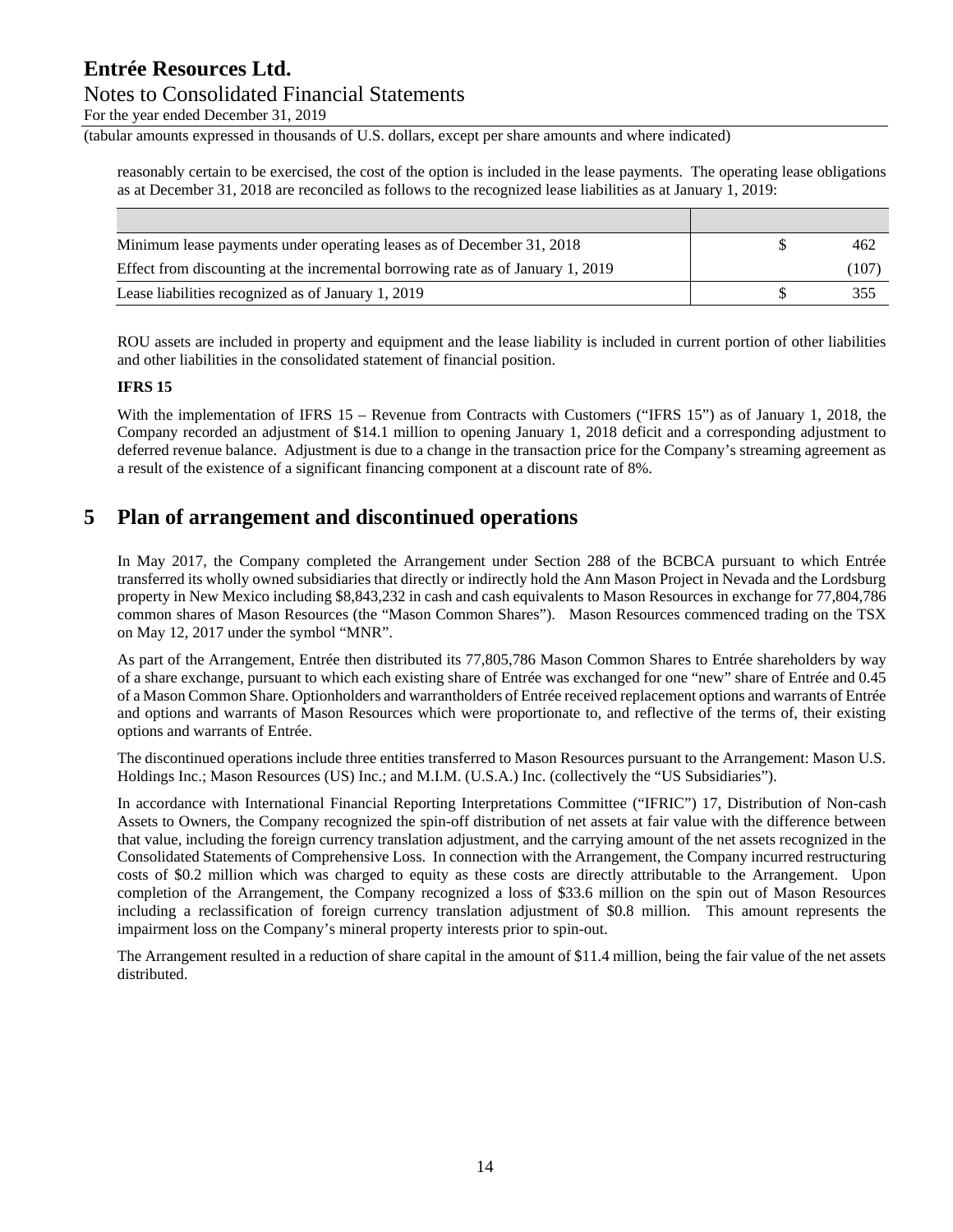### Notes to Consolidated Financial Statements

For the year ended December 31, 2019

(tabular amounts expressed in thousands of U.S. dollars, except per share amounts and where indicated)

| <b>Current assets</b>                    |                 |
|------------------------------------------|-----------------|
| Cash                                     | \$<br>8,843     |
| Receivables and prepaids                 | 137             |
|                                          | 8,980           |
| Long-term assets                         |                 |
| Equipment                                | 25              |
| Mineral property interest                | 37,699          |
| Reclamation deposits and other           | 481             |
|                                          | 38,205          |
| <b>Current liabilities</b>               |                 |
| Accounts payable and accrued liabilities | (34)            |
| <b>Long-term liabilities</b>             |                 |
| Deferred income taxes                    | (2,937)         |
| Carry value of net assets                | 44,214          |
| <b>Fair value of net assets</b>          | 11,384          |
|                                          | (32, 830)       |
| Foreign currency translation adjustment  | (797)           |
| <b>Loss on the Arrangement</b>           | \$<br>(33, 627) |

The net loss from the US Subsidiaries has been reclassified to net loss from discontinued operations as follows:

|                                       |   | 2017                     |
|---------------------------------------|---|--------------------------|
| <b>Expenses</b>                       |   |                          |
| Exploration                           | S | 239                      |
| General and administrative            |   | 19                       |
| Depreciation                          |   | $\overline{\mathcal{L}}$ |
| Foreign exchange gain                 |   | (86)                     |
| Net loss from discontinued operations |   | 176                      |

# **6 Investments**

In June 2018, the Company acquired 478,951 common shares of Anglo Pacific Group PLC ("Anglo Pacific"), a public company listed on the London Stock Exchange ("LSE") and the TSX, through the sale of the Cañariaco Project Royalty (Note 9).

In 2019, the Company disposed of all its investments in Anglo Pacific common shares for net proceeds of \$1.0 million and realized a \$0.1 million gain.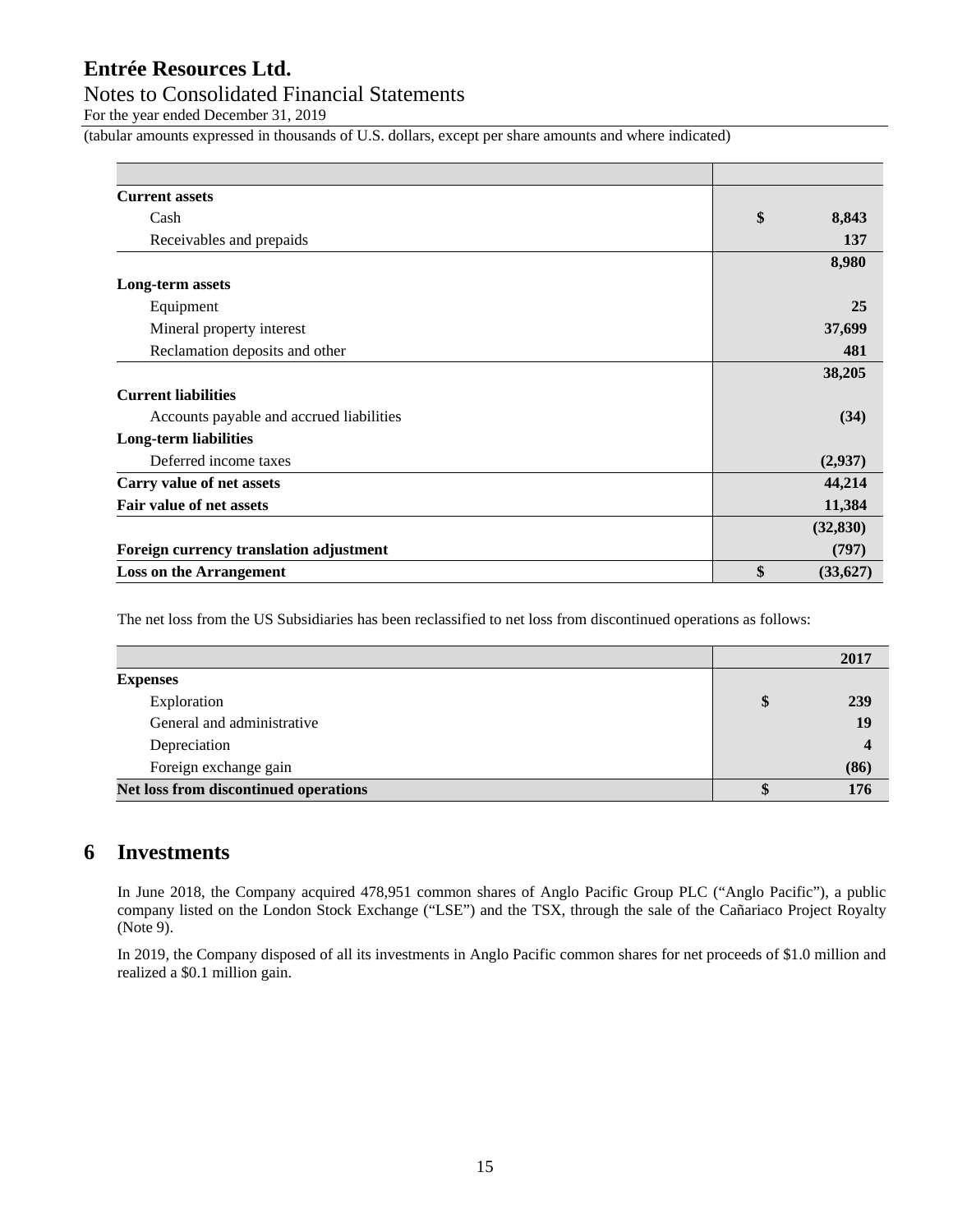Notes to Consolidated Financial Statements

For the year ended December 31, 2019

(tabular amounts expressed in thousands of U.S. dollars, except per share amounts and where indicated)

# **7 Property and equipment**

|                                     | <b>Office</b><br>equipment | Computer<br>equipment | <b>Field</b><br>equipment | <b>Buildings</b> |               | <b>Right-of-use</b><br>assets | <b>Total</b> |
|-------------------------------------|----------------------------|-----------------------|---------------------------|------------------|---------------|-------------------------------|--------------|
| Cost                                |                            |                       |                           |                  |               |                               |              |
| Balance, January 1, 2017            | \$<br>42                   | \$<br>175             | \$<br>55                  | \$<br>40         | $\mathcal{S}$ | ÷,                            | \$<br>287    |
| Additions                           | 50                         | 2                     |                           | 45               |               | ÷                             | 97           |
| Disposals                           | (40)                       | (40)                  | (19)                      | (43)             |               |                               | (117)        |
| Foreign exchange                    | 3                          | 12                    | 3                         | 3                |               |                               | 21           |
| Balance, December 31, 2017          | 55                         | 149                   | 39                        | 45               |               | ۳                             | 288          |
| <b>Additions</b>                    |                            | 6                     |                           |                  |               |                               | 6            |
| Foreign exchange                    | (5)                        | (12)                  | (4)                       | (4)              |               |                               | (25)         |
| Balance at December 31, 2018        |                            | 143                   | 35                        | 41               |               |                               | 269          |
| <b>Additions</b>                    |                            |                       |                           |                  |               | 337                           | 337          |
| Disposals                           |                            | (33)                  | (37)                      |                  |               |                               | (70)         |
| Foreign exchange                    | 3                          | 4                     | $\overline{2}$            | 3                |               | $\overline{\mathbf{4}}$       | <b>16</b>    |
| <b>Balance at December 31, 2019</b> | \$<br>53                   | \$<br>114             | \$                        | \$<br>44         | \$            | 341                           | \$<br>552    |
| <b>Accumulated depreciation</b>     |                            |                       |                           |                  |               |                               |              |
| Balance, January 1, 2017            | \$<br>(34)                 | \$<br>(144)           | \$<br>(30)                | \$<br>(36)       | $\mathcal{S}$ | $\overline{\phantom{0}}$      | \$<br>(244)  |
| Depreciation                        | (6)                        | (6)                   | (2)                       | (6)              |               |                               | (20)         |
| Disposals                           | 33                         | 32                    |                           | 39               |               |                               | 104          |
| Foreign exchange                    | (1)                        | (12)                  | (1)                       | (2)              |               | ۰                             | (16)         |
| Balance, December 31, 2017          | (8)                        | (130)                 | (33)                      | (5)              |               |                               | (176)        |
| Depreciation                        | (8)                        | (5)                   | (2)                       | (7)              |               |                               | (22)         |
| Foreign exchange                    | 1                          | 10                    | 4                         | $\mathbf{1}$     |               |                               | 16           |
| Balance at December 31, 2018        | (15)                       | (125)                 | (31)                      | (11)             |               |                               | (182)        |
| Depreciation                        | (7)                        | (2)                   |                           | (6)              |               | (90)                          | (105)        |
| Disposals                           |                            | 32                    | 33                        |                  |               |                               | 65           |
| Foreign exchange                    | (1)                        | (8)                   | (2)                       | (1)              |               | (2)                           | (14)         |
| <b>Balance at December 31, 2019</b> | \$<br>(23)                 | \$<br>(103)           | \$<br>$\blacksquare$      | \$<br>(18)       | \$            | (92)                          | \$<br>(236)  |
| Net book value                      |                            |                       |                           |                  |               |                               |              |
| January 1, 2018                     | \$<br>47                   | \$<br>19              | \$<br>6                   | \$<br>40         | $\mathcal{S}$ | L.                            | \$<br>112    |
| December 31, 2018                   | \$<br>35                   | \$<br>18              | \$<br>4                   | \$<br>30         | \$            |                               | \$<br>87     |
| <b>December 31, 2019</b>            | \$<br>30                   | \$<br>11              | \$                        | \$<br>26         | \$            | 249                           | \$<br>316    |

# **8 Other Assets**

### **Entrée/Oyu Tolgoi JV Property, Mongolia**

The Company has a carried 20% participating joint venture interest in two of the Oyu Tolgoi project deposits, and a carried 20% or 30% participating joint venture interest (depending on the depth of mineralization) in the surrounding land package located in the South Gobi region of Mongolia (the "Entrée/Oyu Tolgoi JV Property"). The Entrée/Oyu Tolgoi JV Property is comprised of the eastern portion of the Shivee Tolgoi mining licence, which hosts the Hugo North Extension copper-gold deposit, and all of the Javhlant mining licence, which hosts the majority of the Heruga copper-gold-molybdenum deposit.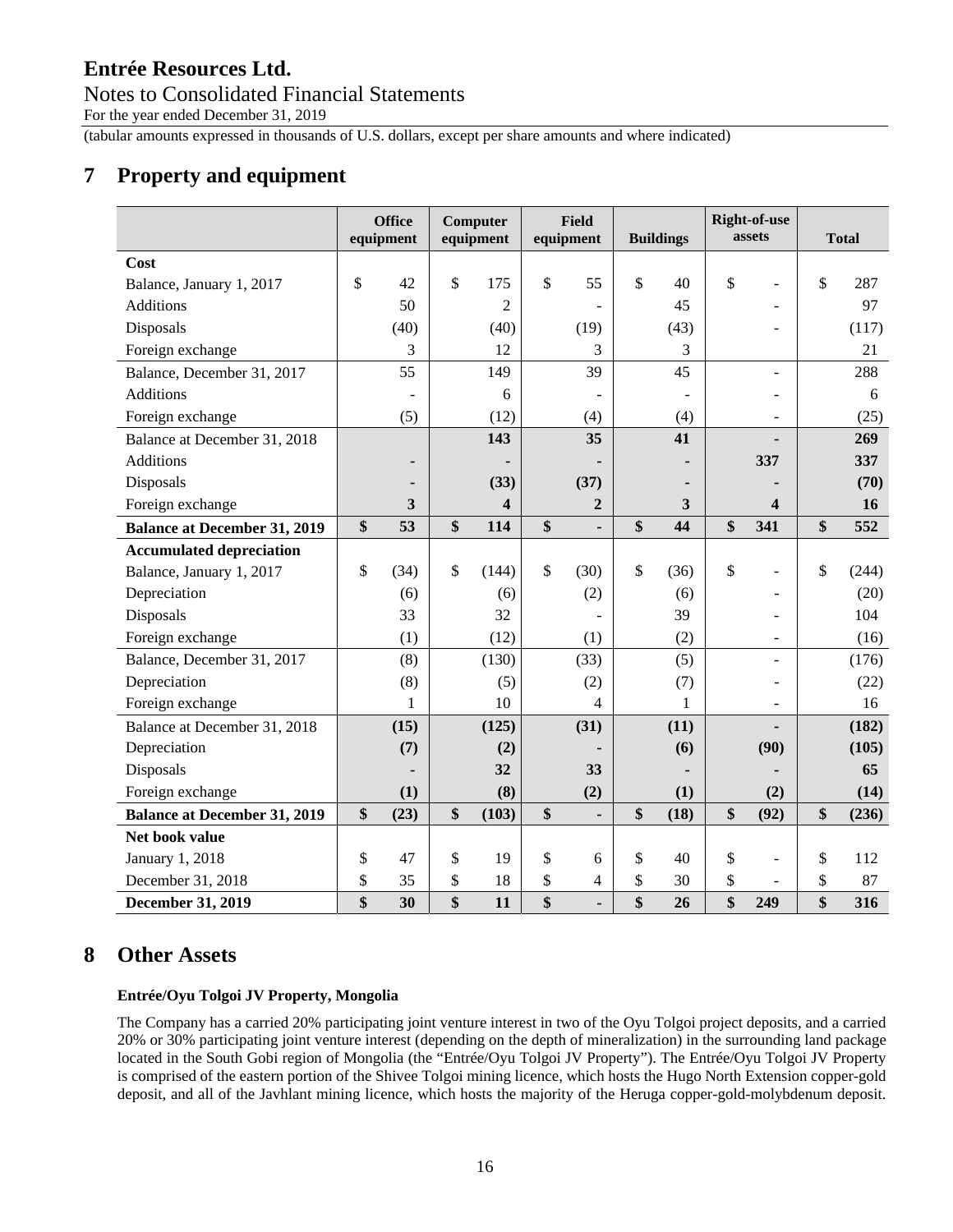### Notes to Consolidated Financial Statements

For the year ended December 31, 2019

(tabular amounts expressed in thousands of U.S. dollars, except per share amounts and where indicated)

The Shivee Tolgoi and Javhlant mining licences were granted by the Mineral Resources Authority of Mongolia in October 2009. Title to the two licences is held by the Company.

In October 2004, the Company entered into an arm's-length Equity Participation and Earn-In Agreement (the "Earn-In Agreement") with Turquoise Hill Resources Ltd. ("Turquoise Hill"). Under the Earn-In Agreement, Turquoise Hill agreed to purchase equity securities of the Company and was granted the right to earn an interest in what is now the Entrée/Oyu Tolgoi JV Property. Most of Turquoise Hill's rights and obligations under the Earn-In Agreement were subsequently assigned by Turquoise Hill to what was then its wholly-owned subsidiary, Oyu Tolgoi LLC ("OTLLC"). The Government of Mongolia subsequently acquired a 34% interest in OTLLC from Turquoise Hill.

On June 30, 2008, OTLLC gave notice that it had completed its earn-in obligations by expending a total of \$35 million on exploration of the Entrée/Oyu Tolgoi JV Property. OTLLC earned an 80% interest in all minerals extracted below a subsurface depth of 560 metres from the Entrée/Oyu Tolgoi JV Property and a 70% interest in all minerals extracted from surface to a depth of 560 metres from the Entrée/Oyu Tolgoi JV Property. In accordance with the Earn-In Agreement, the Company and OTLLC formed a joint venture (the "Entrée/Oyu Tolgoi JV") on terms annexed to the Earn-In Agreement (the "JVA").

The portion of the Shivee Tolgoi mining licence outside of the Entrée/Oyu Tolgoi JV Property, Shivee West, is 100% owned by the Company, but is subject to a right of first refusal by OTLLC. In October 2015, the Company entered into a License Fees Agreement with OTLLC, pursuant to which the parties agreed to negotiate in good faith to amend the JVA to include Shivee West in the definition of Entrée/Oyu Tolgoi JV Property. The parties also agreed that the annual licence fees for Shivee West would be for the account of each joint venture participant in proportion to their respective interests, with OTLLC contributing the Company's 20% share charging interest at prime plus 2% (Note 11).

The conversion of the original Shivee Tolgoi and Javhlant exploration licences into mining licences was a condition precedent to the Investment Agreement (the "Oyu Tolgoi Investment Agreement") between Turquoise Hill, OTLLC, the Government of Mongolia and Rio Tinto International Holdings Limited. The licences are part of the contract area covered by the Oyu Tolgoi Investment Agreement, although the Company is not a party to the Oyu Tolgoi Investment Agreement. The Shivee Tolgoi and Javhlant mining licences were each issued for a 30 year term and have rights of renewal for two further 20 year terms.

As of December 31, 2019, the Entrée/Oyu Tolgoi JV had expended approximately \$32.9 million (December 31, 2018 - \$31.2 million; December 31, 2017 - \$30.1 million) to advance the Entrée/Oyu Tolgoi JV Property. Under the terms of the Entrée/Oyu Tolgoi JV, OTLLC contributed on behalf of the Company its required participation amount charging interest at prime plus 2% (Note 11).

### **Investment – Entrée/Oyu Tolgoi JV Property**

For accounting purposes, the Company treats its interest in the Entrée/Oyu Tolgoi JV as a 20% equity investment. Historically, all Company expenditures related to its interest in the Entrée/Oyu Tolgoi JV have been expensed as incurred through the statement of comprehensive loss or recognized as part of the Company's share of the loss of the joint venture.

The Company's share of the loss of the joint venture was \$0.3 million for the year ended December 31, 2019 (December 31, 2018 - \$0.2 million; December 31, 2017 - \$0.2 million). The joint venture has nominal current assets and liabilities, approximately \$0.3 million of non-current assets and approximately \$33.0 million of non-current liabilities. The loss for the joint venture for the year ended December 31, 2019 was approximately \$1.4 million (2018 – approximately \$0.9 million; 2017 – approximately \$0.9 million).

The Entrée/Oyu Tolgoi JV investment carrying value at December 31, 2019 was \$0.1 million (December 31, 2018 - \$0.2 million) and was recorded in other assets.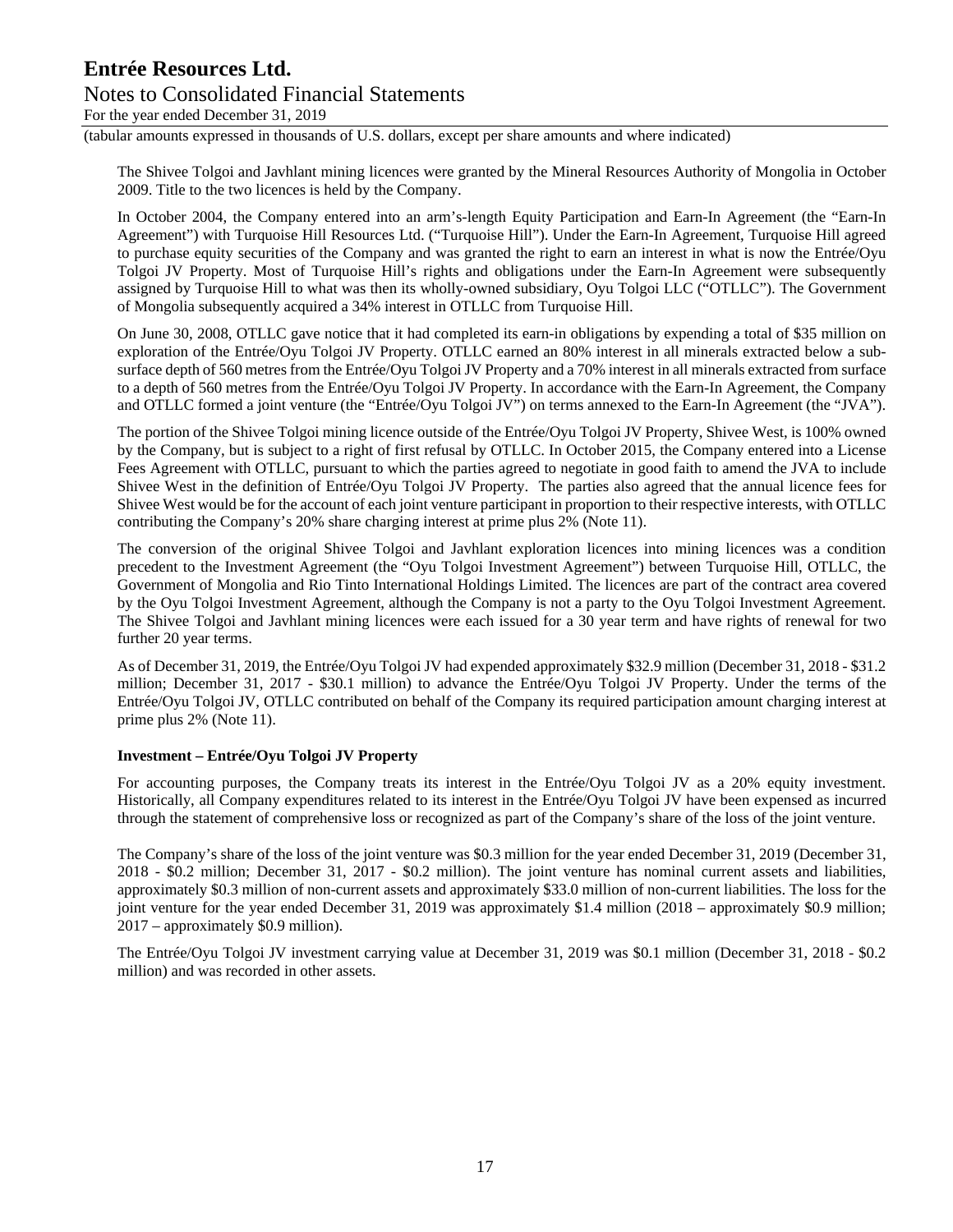(tabular amounts expressed in thousands of U.S. dollars, except per share amounts and where indicated)

### **9 Mineral property interests**

### **Cañariaco Project Royalty, Peru**

In August 2015, the Company acquired from Candente Copper Corp. (TSX:DNT) ("Candente") a 0.5% net smelter returns royalty (the "Cañariaco Project Royalty") on Candente's 100% owned Cañariaco copper project in Peru for a purchase price of \$500,000.

In June 2018, the Company sold the Cañariaco Project Royalty to Anglo Pacific, whereby the Company transferred all the issued and outstanding shares of its subsidiaries that directly or indirectly hold the Cañariaco Project Royalty to Anglo Pacific in return for consideration of \$1.0 million, payable by the issuance of 478,951 Anglo Pacific common shares. In addition, Entrée retains the right to a portion of any future royalty income received by Anglo Pacific in relation to the Cañariaco Project Royalty ("Royalty Pass-Through Payments") as follows:

- 20% of any royalty payment received for any calendar quarter up to and including December 31, 2029;
- 15% of any royalty payment received for any calendar quarter commencing January 1, 2030 up to and including the quarter ending December 31, 2034; and
- 10% of any royalty payment received for any calendar quarter commencing January 1, 2035 up to and including the quarter ending December 31, 2039.

In accordance with IFRS, the Company has attributed a value of \$nil to the Royalty Pass-Through Payments since realization of the proceeds is contingent upon several uncertain future events not wholly within the control of the Company.

The Company recognized a gain on the sale of the Cañariaco Project Royalty of \$0.4 million as outlined below.

|                                                            |   | 2018  |
|------------------------------------------------------------|---|-------|
| Consideration received                                     | Φ | 1,000 |
| Mineral property interest cost - Cañariaco Project Royalty |   | (532) |
| <b>Transaction costs</b>                                   |   | (115) |
| <b>Gain on sale</b>                                        | D | 353   |

In 2019, the Company disposed of all its investment in Anglo Pacific common shares (Note 6).

#### **Other Properties**

The Company also has interests in other properties in Mongolia (Shivee West property) and Australia (Blue Rose joint venture). During fiscal 2014, the Company recorded an impairment against the property in Australia and, as a result, there was \$nil recognized as an asset on the statement of financial position.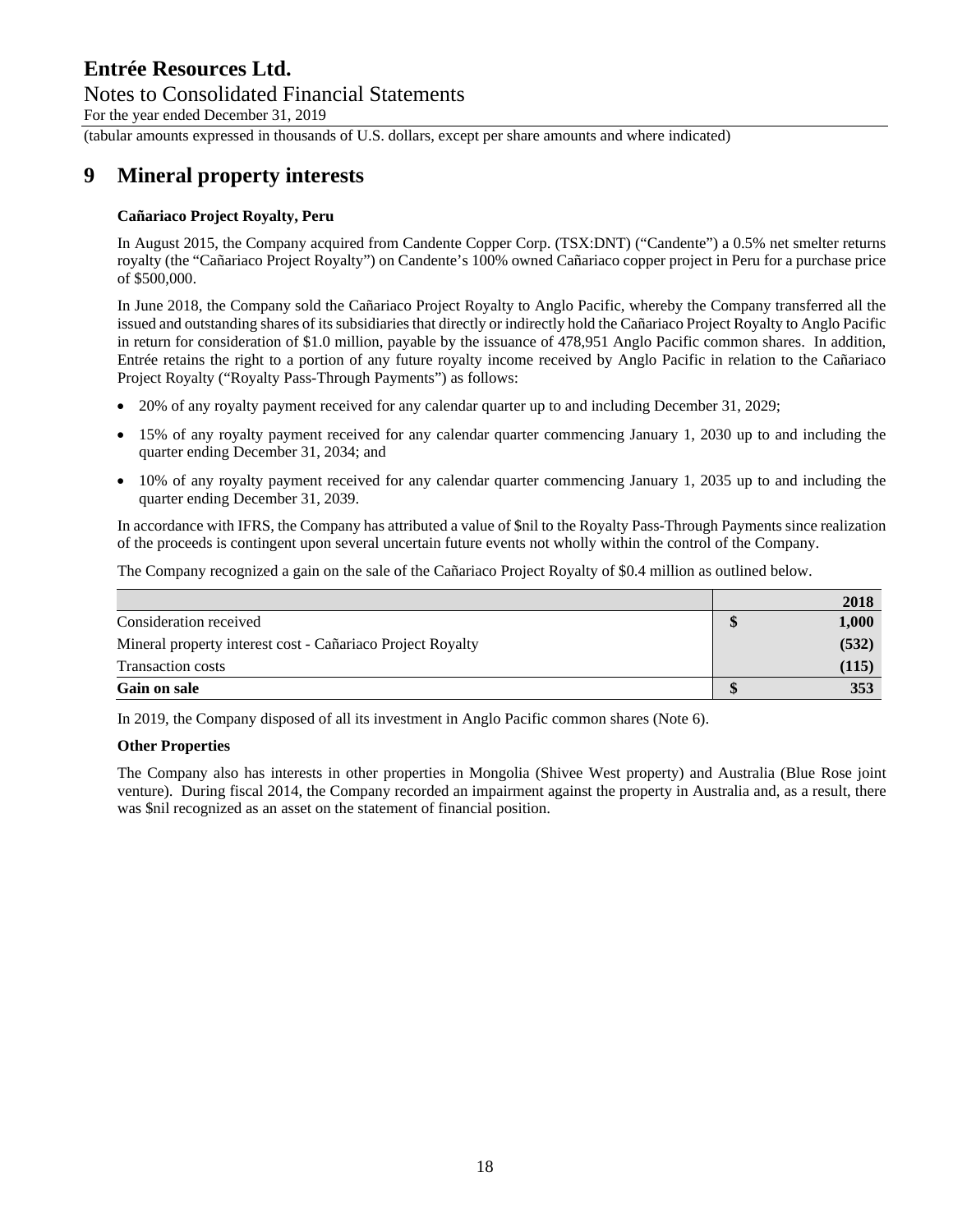Notes to Consolidated Financial Statements

For the year ended December 31, 2019

(tabular amounts expressed in thousands of U.S. dollars, except per share amounts and where indicated)

# **10 Leases**

### **Lease liability**

|                       | <b>December 31, 2019</b> |
|-----------------------|--------------------------|
| Lease liability       | 304                      |
| Less: current portion | (103)                    |
| Long-term portion     | 201                      |

### **Undiscounted lease payments**

|                      | <b>December 31, 2019</b> |     |
|----------------------|--------------------------|-----|
| Less than one year   |                          | 123 |
| One to five years    |                          | 216 |
| More than five years |                          |     |
|                      |                          | 339 |

Interest expense on the lease liability amounted to \$0.0 million for the year ended December 31, 2019.

# **11 Loan payable to Oyu Tolgoi LLC**

Under the terms of the Entrée/Oyu Tolgoi JV (Note 8), Entrée has elected to have OTLLC contribute funds to approved joint venture programs and budgets on the Company's behalf. Interest on each loan advance shall accrue at an annual rate equal to OTLLC's actual cost of capital or the prime rate of the Royal Bank of Canada, plus two percent (2%) per annum, whichever is less, as at the date of the advance. The loan is non-recourse and will be repayable by the Company monthly from ninety percent (90%) of the Company's share of available cash flow from the Entrée/Oyu Tolgoi JV. In the absence of available cash flow, the loan will not be repayable. The loan is not expected to be repaid within one year.

During the year ended December 31, 2019, the Company recorded interest expense of \$0.3 million in connection with the loan (2018 - \$0.3 million).

# **12 Deferred revenue**

In February 2013, the Company entered into an equity participation and funding agreement (the "2013 Agreement") with Sandstorm Gold Ltd. ("Sandstorm") whereby Sandstorm provided an upfront deposit (the "Deposit") of \$40.0 million. The Company will use future payments that it receives from its mineral property interests to purchase and deliver metal credits to Sandstorm, in amounts that are indexed to the Company's share of gold, silver and copper production from the current Entrée/Oyu Tolgoi JV Property. Upon the delivery of metal credits, Sandstorm will also make the cash payment outlined below. In addition, the 2013 Agreement provided for a partial refund of the Deposit and a pro rata reduction in the number of metal credits deliverable to Sandstorm in the event of a partial expropriation of Entrée's economic interest, contractually or otherwise, in the current Entrée/Oyu Tolgoi JV Property.

On February 23, 2016, the Company and Sandstorm entered into an Agreement to Amend, whereby the Company refunded 17% of the Deposit (\$6.8 million) (the "Refund") in cash and shares thereby reducing the Deposit to \$33.2 million for a 17% reduction in the metal credits that the Company is required to deliver to Sandstorm. At closing on March 1, 2016, the parties entered into an Amended and Restated Equity Participation and Funding Agreement (the "Amended Sandstorm Agreement"). Under the terms of the Amended Sandstorm Agreement, the Company will purchase and deliver gold, silver and copper credits equivalent to: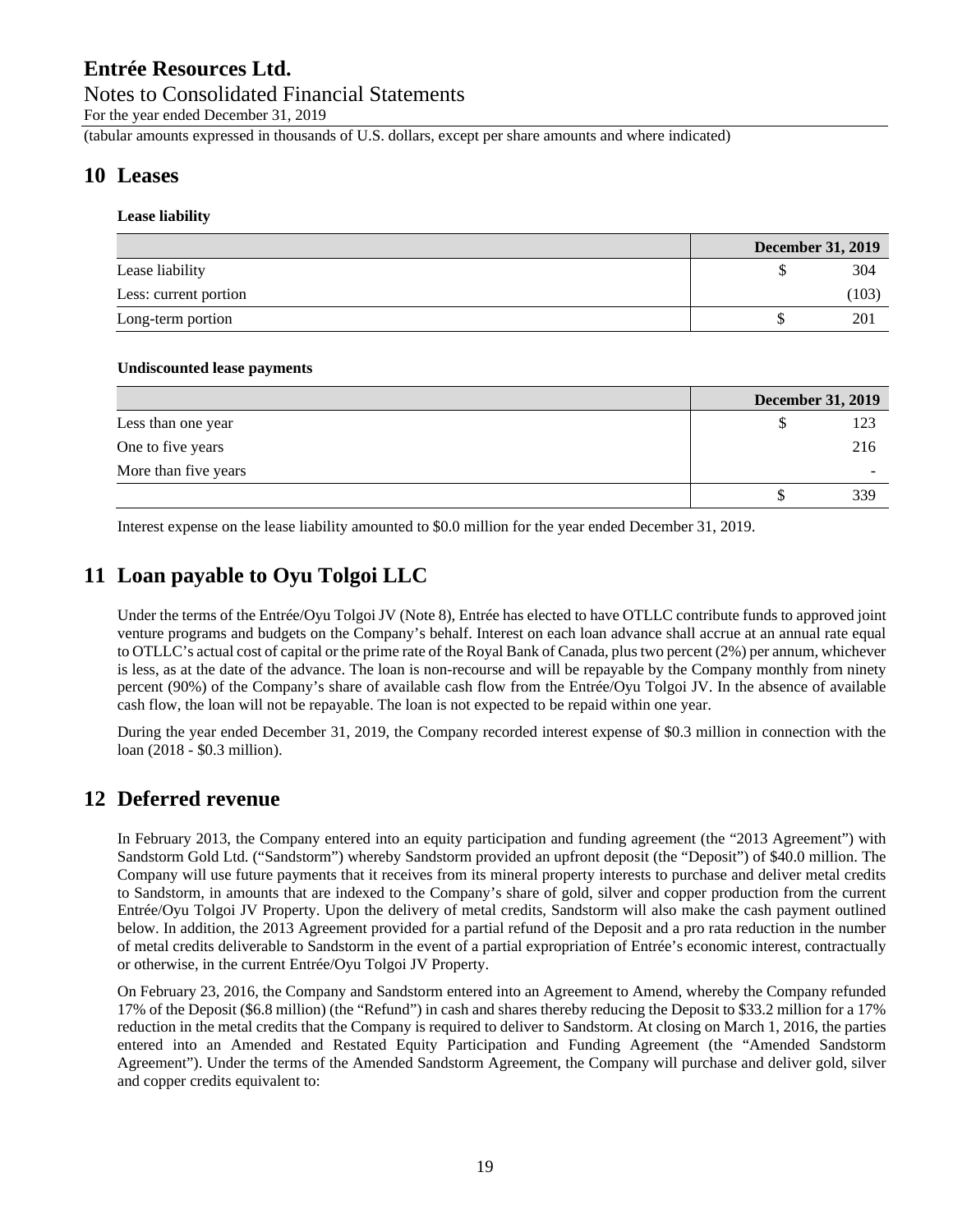(tabular amounts expressed in thousands of U.S. dollars, except per share amounts and where indicated)

- 28.1% of Entrée's share of gold and silver, and 2.1% of Entrée's share of copper, produced from the Shivee Tolgoi mining licence (excluding Shivee West); and
- 21.3% of Entrée's share of gold and silver, and 2.1% of Entrée's share of copper, produced from the Javhlant mining licence.

Upon the delivery of metal credits, Sandstorm will make a cash payment to the Company equal to the lesser of the prevailing market price and \$220 per ounce of gold, \$5 per ounce of silver and \$0.50 per pound of copper (subject to inflation adjustments). After approximately 8.6 million ounces of gold, 40.3 million ounces of silver and 9.1 billion pounds of copper have been produced from the entire current Entrée/Oyu Tolgoi JV Property the cash payment will be increased to the lesser of the prevailing market price and \$500 per ounce of gold, \$10 per ounce of silver and \$1.10 per pound of copper (subject to inflation adjustments). To the extent that the prevailing market price is greater than the amount of the cash payment, the difference between the two will be credited against the Deposit (the net amount of the Deposit being the "Unearned Balance").

This arrangement does not require the delivery of actual metal, and the Company may use revenue from any of its assets to purchase the requisite amount of metal credits.

Under the Amended Sandstorm Agreement, Sandstorm has a right of first refusal, subject to certain exceptions, on future production-based funding agreements. The Amended Sandstorm Agreement also contains other customary terms and conditions, including representations, warranties, covenants and events of default. The initial term of the Amended Sandstorm Agreement is 50 years, subject to successive 10-year extensions at the discretion of Sandstorm.

In addition, the Amended Sandstorm Agreement provides that the Company will not be required to make any further refund of the Deposit if Entrée's economic interest is reduced by up to and including 17%. If there is a reduction of greater than 17% up to and including 34%, the Amended Sandstorm Agreement provides the Company with the ability to refund a corresponding portion of the Deposit in cash or common shares of the Company or any combination of the two at the Company's election, in which case there would be a further corresponding reduction in deliverable metal credits. If the Company elects to refund Sandstorm with common shares of the Company, the value of each common share shall be equal to the volume weighted average price for the five  $(5)$  trading days immediately preceding the 90<sup>th</sup> day after the reduction in Entrée's economic interest. In no case will Sandstorm become a "control person" under the Amended Sandstorm Agreement. In the event an issuance of shares would cause Sandstorm to become a "control person", the maximum number of shares will be issued, and with respect to the value of the remaining shares, 50% will not be refunded (and there will not be a corresponding reduction in deliverable metal credits) and the remaining 50% will be refunded by the issuance of shares in tranches over time, such that the number of shares that Sandstorm holds does not reach or exceed 20%. All shares will be priced in the context of the market at the time they are issued.

In the event of a full expropriation, the remainder of the Unearned Balance after the foregoing refunds must be returned in cash.

For accounting purposes, the Deposit is accounted for as deferred revenue on the statement of financial position and the original Deposit was recorded at the historical amount of C\$40.0 million. As a result of the Amended Sandstorm Agreement, the deferred revenue amount was adjusted to reflect the \$6.8 million Refund which was recorded at the foreign exchange amount at the date of the Refund resulting in a net balance of C\$30.9 million. This amount is subject to foreign currency fluctuations upon conversion to U.S. dollars at each reporting period.

The \$6.8 million Refund was paid with \$5.5 million in cash and the issuance of \$1.3 million of common shares of the Company. On March 1, 2016, the Company issued 5,128,604 common shares to Sandstorm at a price of C\$0.3496 per common share pursuant to the Agreement to Amend.

The Company has determined that the Deposit contains a significant financing component and, as such, the Company recognized finance costs on the deferred revenue balances totaling \$3.3 million for the year ended December 31, 2019 (2018 - \$3.0 million).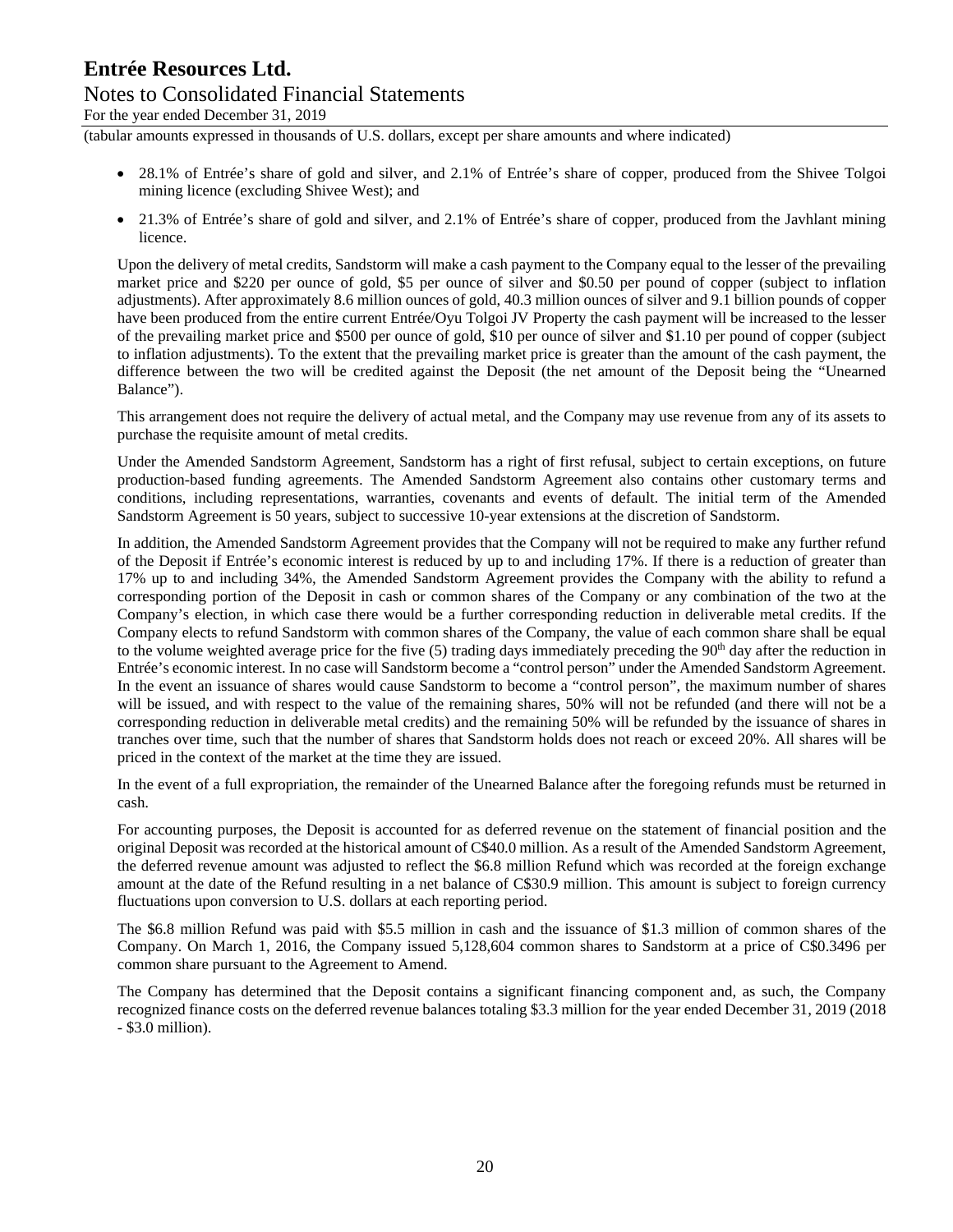# **Entrée Resources Ltd.**  Notes to Consolidated Financial Statements

For the year ended December 31, 2019

(tabular amounts expressed in thousands of U.S. dollars, except per share amounts and where indicated)

# **13 Share capital**

### a) **Common shares**

The Company's authorized share capital consists of unlimited common shares without par value. At December 31, 2019, the Company had 175,470,074 (December 31, 2018 – 174,806,820) shares issued and outstanding.

### b) **Net loss per common share**

Net loss per common share information in these consolidated financial statements is computed by dividing the net loss attributable to common shares by the weighted average number of common shares outstanding during the period. All share options and share purchase warrants outstanding at each period end have been excluded from the weighted average share calculation as they are anti-dilutive.

#### c) **Plan of arrangement**

In May 2017, the Company completed the spin-out of its Ann Mason Project and Lordsburg property into Mason Resources through the Arrangement under Section 288 of the BCBCA (Note 5). As part of the Arrangement, Entrée shareholders received Mason Common Shares by way of a share exchange, pursuant to which each existing share of Entrée was exchanged for one "new" share of Entrée and 0.45 of a Mason Common Share. Optionholders and warrantholders of Entrée received replacement options and warrants of Entrée and options and warrants of Mason Resources which were proportionate to, and reflective of the terms of, their existing options and warrants of Entrée.

### d) **Private placement**

In January 2017, the Company closed a non-brokered private placement in two tranches issuing a total of 18,529,484 units at a price of C\$0.41 per unit for aggregate gross proceeds of C\$7.6 million. Each unit consisted of one common share of the Company and one-half of one transferable common share purchase warrant (a "Warrant"). Each whole Warrant entitled the holder to acquire one additional common share of the Company at a price of C\$0.65 per share (pre-Arrangement price) for a period of 5 years. No commissions or finders' fees were paid in connection with the private placement. Pursuant to the Arrangement, on May 23, 2017 each Warrant was exchanged for one replacement Entrée Warrant and 0.45 of a Mason Resources transferable common share purchase warrant with the same attributes as the original Warrants. The exercise price of the replacement Entrée Warrants was adjusted based on the market value of the two companies after completion of the Arrangement resulting in a ratio between Entrée and Mason Resources of 85% and 15%, respectively.

#### e) **Share options**

The Company provides share-based compensation to its directors, officers, employees, and consultants through grants of share options.

The Company has adopted a stock option plan (the "Plan") to grant options to directors, officers, employees and consultants to acquire up to 10% of the issued and outstanding shares of the Company. Options granted can have a term of up to ten years and an exercise price typically not less than the Company's closing share price on the TSX on the last trading day before the date of grant. Vesting is determined at the discretion of the Board of Directors.

Under the Plan, an option holder may elect to transform an option, in whole or in part and, in lieu of receiving shares to which the terminated option relates (the "Designated Shares"), receive the number of shares, disregarding fractions, which, when multiplied by the weighted average trading price of the shares on the TSX during the five trading days immediately preceding the day of termination (the "Fair Value" per share) of the Designated Shares, has a total dollar value equal to the number of Designated Shares multiplied by the difference between the Fair Value and the exercise price per share of the Designated Shares.

The Company uses historical data to estimate option exercise, forfeiture and employee termination within the valuation model. The risk-free interest rate is based on a treasury instrument whose term is consistent with the expected term of the share options. Since the Company has not paid and does not anticipate paying dividends on its common shares, the expected dividend yield is assumed to be zero. Companies are required to utilize an estimated forfeiture rate when calculating the expense for the reporting period. Based on the best estimate, management applied the estimated forfeiture rate of nil in determining the expense recorded in the accompanying Statements of Comprehensive Loss.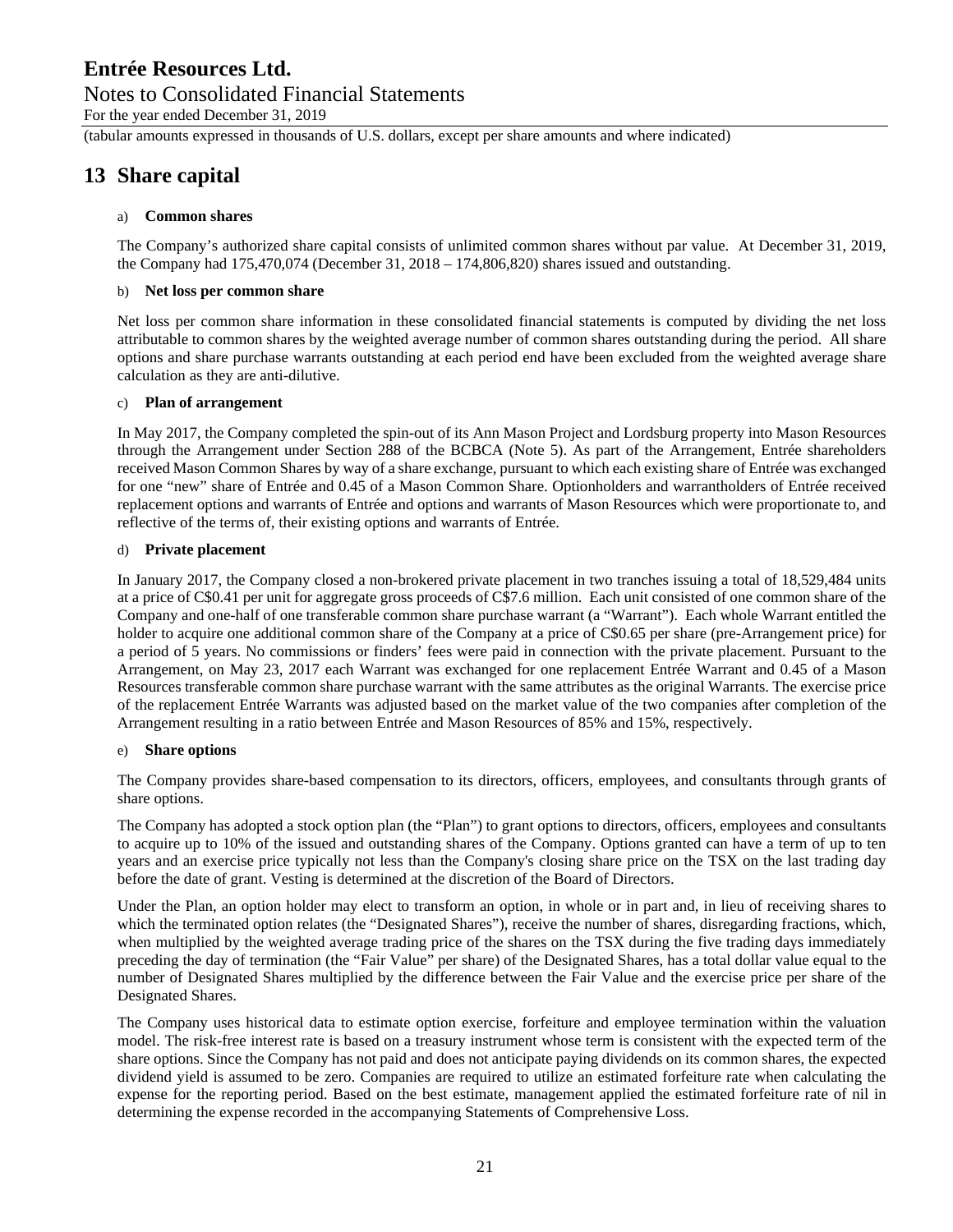# Notes to Consolidated Financial Statements

For the year ended December 31, 2019

(tabular amounts expressed in thousands of U.S. dollars, except per share amounts and where indicated)

|                                  | Number of share<br>options $(000's)$ | <b>Weighted average</b><br>exercise price<br>$\mathbf{C}\mathbf{\$}$ |
|----------------------------------|--------------------------------------|----------------------------------------------------------------------|
| Outstanding – December 31, 2016* | 12,010                               | 0.48                                                                 |
| Granted                          | 1,900                                | 0.52                                                                 |
| Exercised                        | (1,899)                              | 0.32                                                                 |
| Cancelled                        | (1,646)                              | 0.75                                                                 |
| Forfeited/expired                | (1,190)                              | 1.20                                                                 |
| Outstanding – December 31, 2017  | 9,175                                | 0.38                                                                 |
| Granted                          | 2,290                                | 0.55                                                                 |
| Exercised                        | (1,233)                              | 0.40                                                                 |
| Cancelled                        | (1,522)                              | 0.41                                                                 |
| Outstanding – December 31, 2018  | 8,710                                | 0.42                                                                 |
| Granted                          | 2,290                                | 0.37                                                                 |
| Exercised                        | (663)                                | 0.20                                                                 |
| Cancelled                        | (347)                                | 0.22                                                                 |
| Forfeited/expired                | (45)                                 | 0.54                                                                 |
| Outstanding – December 31, 2019  | 9,945                                | 0.43                                                                 |

Share option transactions are summarized as follows:

\*The weighted average exercise price is before the exercise price adjustment applied pursuant to the Arrangement (Note 5). The exercise prices were adjusted such that the aggregate "in the money" amounts for the outstanding options remained the same before and after the Arrangement.

At December 31, 2019, the following share options were outstanding and exercisable:

| Number of share options $(000 \text{ s})$ | <b>Exercise price per share</b><br>$\mathbf{C}\$$ | <b>Expiry date</b> |
|-------------------------------------------|---------------------------------------------------|--------------------|
| 1,300                                     | $0.28 - 0.32$                                     | July – Dec $2020$  |
| 2,210                                     | $0.33 - 0.36$                                     | $Mar - Nov 2021$   |
| 1,880                                     | $0.52 - 0.62$                                     | May - Oct 2022     |
| 2,265                                     | $0.55 - 0.63$                                     | $Feb - Dec 2023$   |
| 2,290                                     | 0.365                                             | Dec 2024           |
| 9,945                                     |                                                   |                    |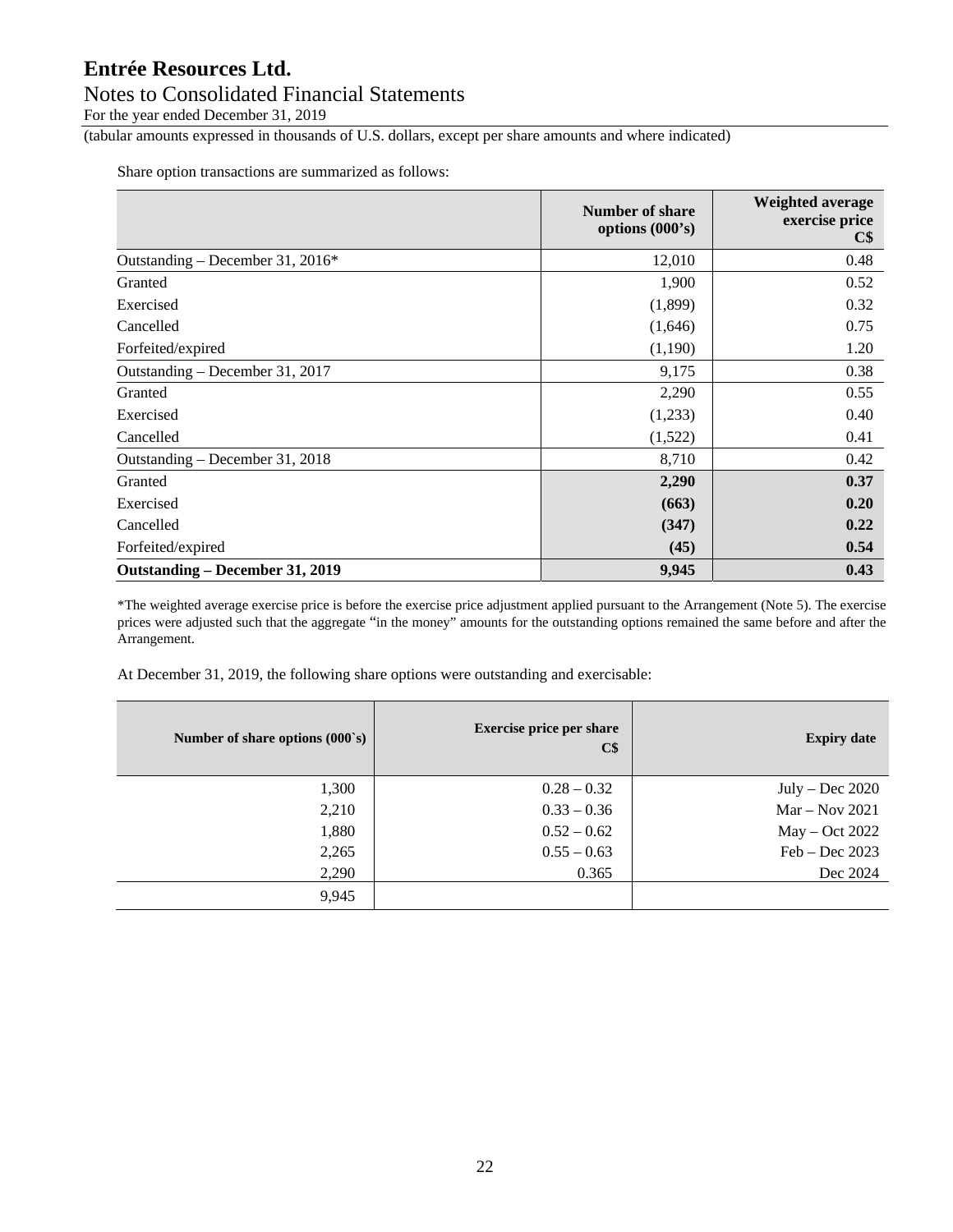### Notes to Consolidated Financial Statements

For the year ended December 31, 2019

(tabular amounts expressed in thousands of U.S. dollars, except per share amounts and where indicated)

|                                                          | <b>December 31, 2019</b> |
|----------------------------------------------------------|--------------------------|
| Weighted average exercise price for exercisable options  | C\$0.43                  |
| Weighted average share price for options exercised       | <b>C\$0.41</b>           |
| Weighted average years to expiry for exercisable options | 3.09                     |

For the year ended December 31, 2019, the total share-based compensation charges relating to 2,290,000 options granted to officers, employees, directors and consultants was \$0.3 million (2018 - \$0.5 million; 2017 - \$0.6 million).

The weighted average fair value at date of grant for the options granted during the year ended December 31, 2019 was C\$0.20 (2018 – C\$0.30; 2017 – C\$0.24). The following weighted average assumptions were used for the Black-Scholes valuation of share options granted:

|                                  | 2019     | 2018  | 2017     |
|----------------------------------|----------|-------|----------|
| Risk-free interest rate          | $1.62\%$ | 1.91% | 1.62%    |
| Expected life of options (years) | 4.7      | 4.7   | 4.6      |
| Expected volatility              | 65%      | 64%   | 72%      |
| Expected dividend                | $0.00\%$ | 0.00% | $0.00\%$ |

### f) **Share purchase warrants**

At December 31, 2019, the following share purchase warrants were outstanding:

| Number of share purchase warrants<br>(000's) | <b>Exercise price per share</b><br>C\$ | <b>Expiry date</b> |
|----------------------------------------------|----------------------------------------|--------------------|
| 8,655                                        | 0.55                                   | January 10, 2022   |
| 610                                          | 0.55                                   | January 12, 2022   |

The share purchase warrants were all issued in 2017 and there has been no exercise or cancellation of these warrants as at December 31, 2019.

The fair value per share purchase warrant issued during fiscal 2017 was determined to be C\$0.37 using the following weighted average assumptions using the Black-Scholes option pricing model:

| Share price             | C\$0.55  |
|-------------------------|----------|
| Risk-free interest rate | 1.01%    |
| Expected dividend       | $0.00\%$ |
| Expected life           | 5 years  |
| Expected volatility     | 72%      |

#### g) **Bonus shares**

In May 2017, the Company issued 100,000 common shares for no cash proceeds pursuant to a grant of employment inducement bonus shares.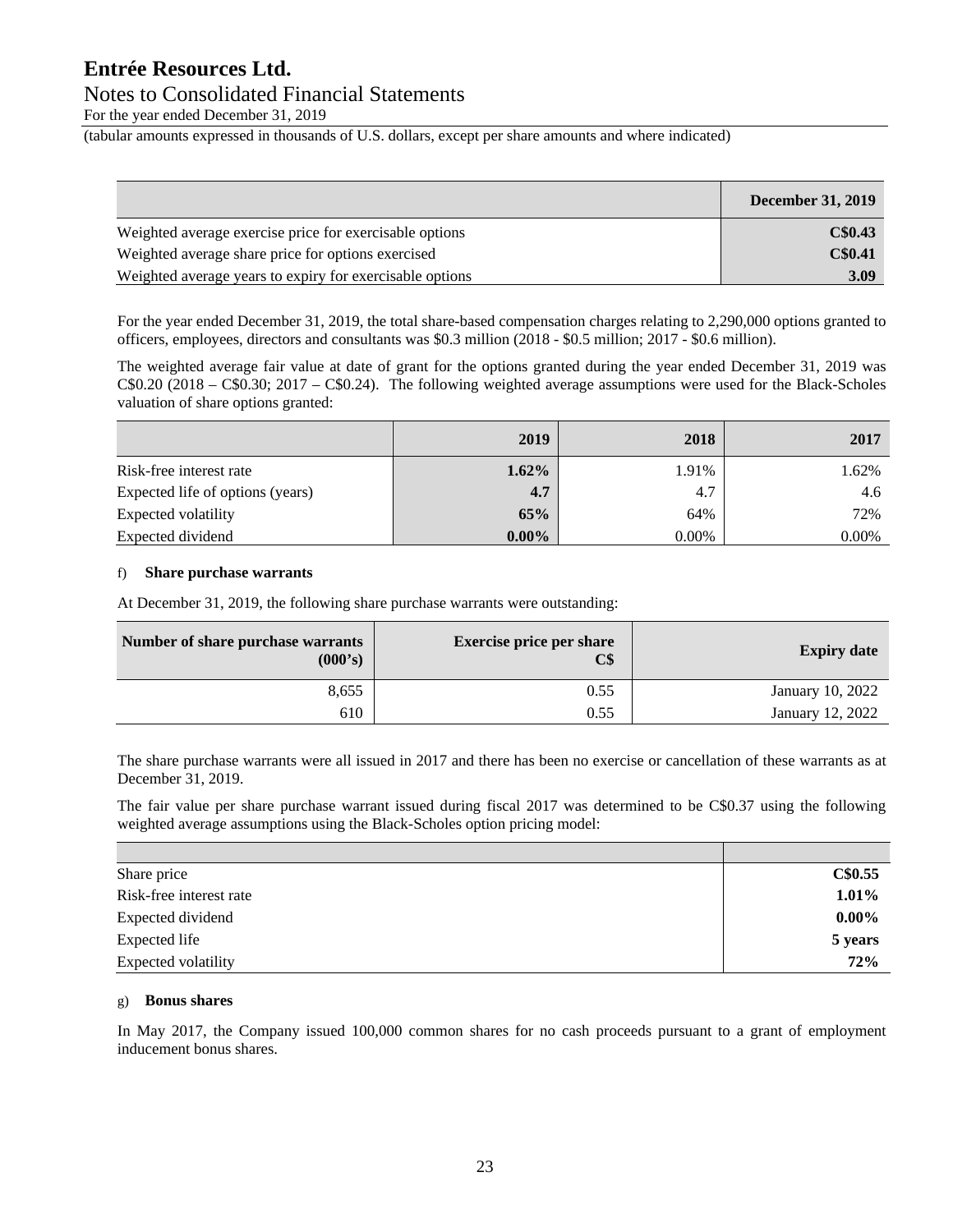### Notes to Consolidated Financial Statements

For the year ended December 31, 2019

(tabular amounts expressed in thousands of U.S. dollars, except per share amounts and where indicated)

# **14 Segmented information**

The Company operates in one business segment being the exploration and evaluation of mineral property interests. The Company's non-current assets geographically are as follows:

|                        | 2019           |    | 2018 |
|------------------------|----------------|----|------|
| Canada                 |                |    |      |
| Property and equipment | \$<br>299      | \$ | 83   |
| Deposit and other      | <b>10</b>      |    | 12   |
|                        | 309            | Φ  | 95   |
| Other                  |                |    |      |
| Property and equipment | \$<br>17       | \$ | 4    |
| Other assets           | 114            |    | 199  |
| Deposit and other      | $\overline{2}$ |    |      |
|                        | 133            |    | 203  |

Other assets in the 'Other' category are related to the Company's investment in the Entrée/Oyu Tolgoi JV Property in Mongolia (Note 8).

# **15 Exploration costs**

|          |    | 2019 |   | 2018 |                    | 2017 |
|----------|----|------|---|------|--------------------|------|
| Mongolia | ւք | 161  | ω | 134  | $\triangle$<br>ND. | 181  |
| Other    |    | 12   |   | 41   |                    | 151  |
|          |    | 173  |   | 175  |                    | 332  |

# **16 Income tax**

|                                       |    | 2019     |   | 2018    |   | 2017     |
|---------------------------------------|----|----------|---|---------|---|----------|
| Loss for the year before income taxes | \$ | (5,524)  | S | (5,198) | S | (36,511) |
| Statutory rate                        |    | 27.00%   |   | 27.00%  |   | 26.00%   |
| Expected income tax recovery          |    | (1, 491) |   | (1,403) |   | (9, 493) |
| Permanent differences and other       |    | (1,277)  |   | (8,163) |   | 8,820    |
| Difference in foreign tax rates       |    | 73       |   | 140     |   | (640)    |
| Effect of change in future tax rates  |    |          |   | (805)   |   | (433)    |
| Change in valuation allowance         |    | 2,695    |   | 10,231  |   | 1,674    |
| Total income tax recovery             | Φ  |          |   |         |   | (72)     |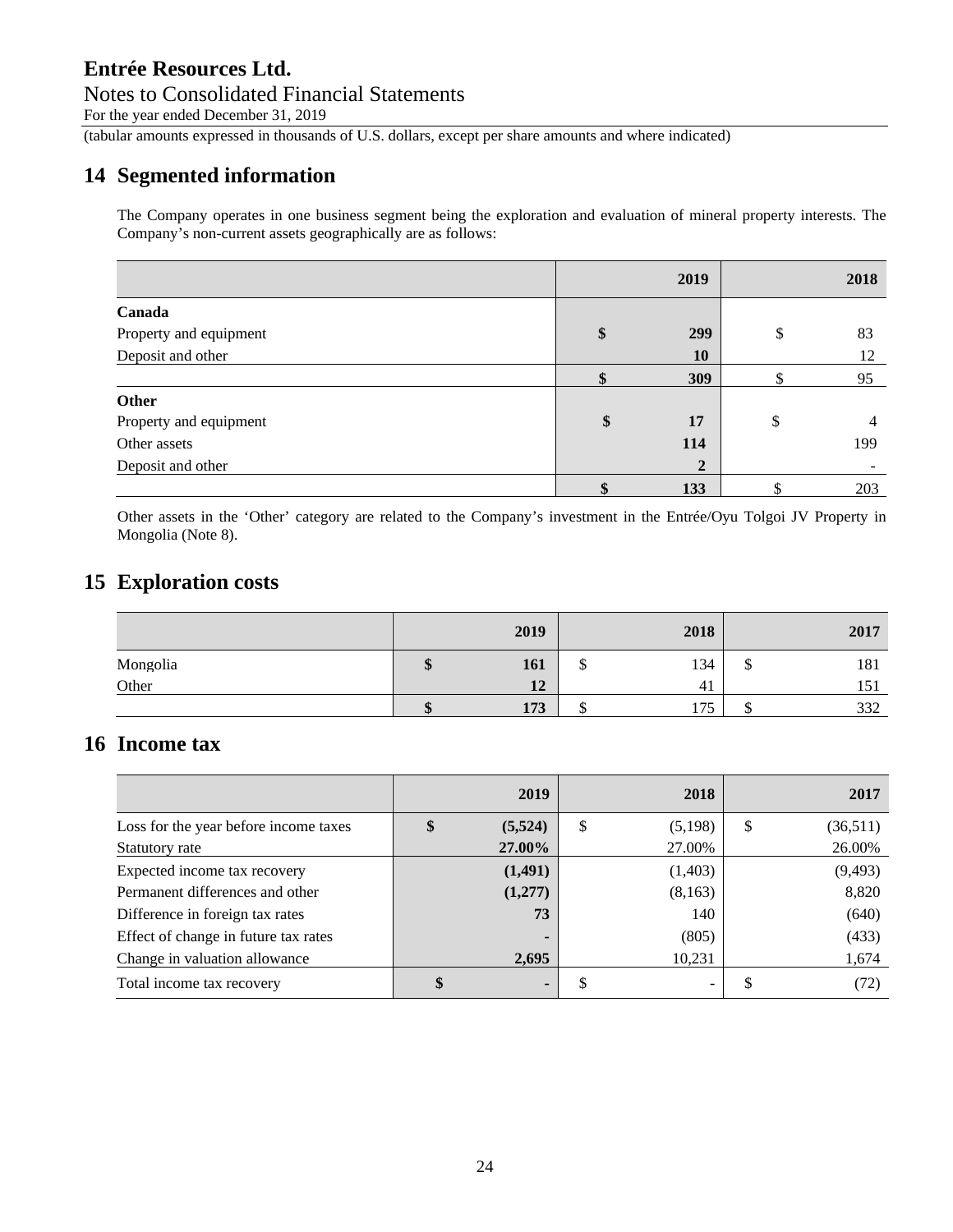### Notes to Consolidated Financial Statements

For the year ended December 31, 2019

(tabular amounts expressed in thousands of U.S. dollars, except per share amounts and where indicated)

|                             | 2019 | 2018 | 2017 |
|-----------------------------|------|------|------|
| Current income tax recovery | -    |      | 72)  |
| Deferred income tax expense |      |      |      |
| Total income taxes          | -    | -    | 72   |

The Company's deferred income tax liability consisted of:

|                                     | 2019         | 2018        | 2017        |
|-------------------------------------|--------------|-------------|-------------|
| Deferred income tax assets:         |              |             |             |
| Non-capital loss carryforward       | \$<br>11,092 | \$<br>9,140 | \$<br>9,608 |
| Resource expenditures               | 2,647        | 2,507       | 2,763       |
| Equipment                           | 272          | 239         | 193         |
| Share issue and legal costs         | 15           | 22          | 31          |
| Other                               | 11,957       | 11,355      | 1,113       |
|                                     | 25,983       | 23,263      | 13,708      |
| Unrecognized tax assets             | (25,954)     | (23, 263)   | (13,680)    |
| Net deferred income tax assets      | 29           | -           | 28          |
| Deferred income tax liabilities:    |              |             |             |
| Foreign exchange on loan            | (29)         |             | (28)        |
| Net deferred income tax liabilities | \$<br>(29)   | \$          | \$<br>(28)  |
|                                     |              |             |             |
| Net deferred income tax             | \$           | \$          | \$          |

The Company has available for deduction against future taxable income non-capital losses of approximately \$38.2 million (2018: \$31.7 million) in Canada, \$5.7 million (2018: \$5.8 million) in Mongolia and \$0.0 million (2018: \$0.0 million) in Australia. These losses, if not utilized, will expire through 2039. Subject to certain restrictions, the Company also has foreign resource expenditures available to reduce taxable income in future years. Deferred tax benefits which may arise as a result of these losses, resource expenditures, equipment, share issue and legal costs have not been recognized in these consolidated financial statements.

# **17 Financial instruments**

### a) **Fair value classification of financial instruments**

The fair value hierarchy establishes three levels to classify the inputs to valuation techniques used to measure fair value. Level 1 inputs are quoted prices (unadjusted) in active markets for identical assets or liabilities. Level 2 inputs are other than quoted prices included in Level 1 that are observable for the asset or liability, either directly (prices) or indirectly (derived from prices). Level 3 inputs are for the assets or liabilities that are not based on observable market data (unobservable inputs).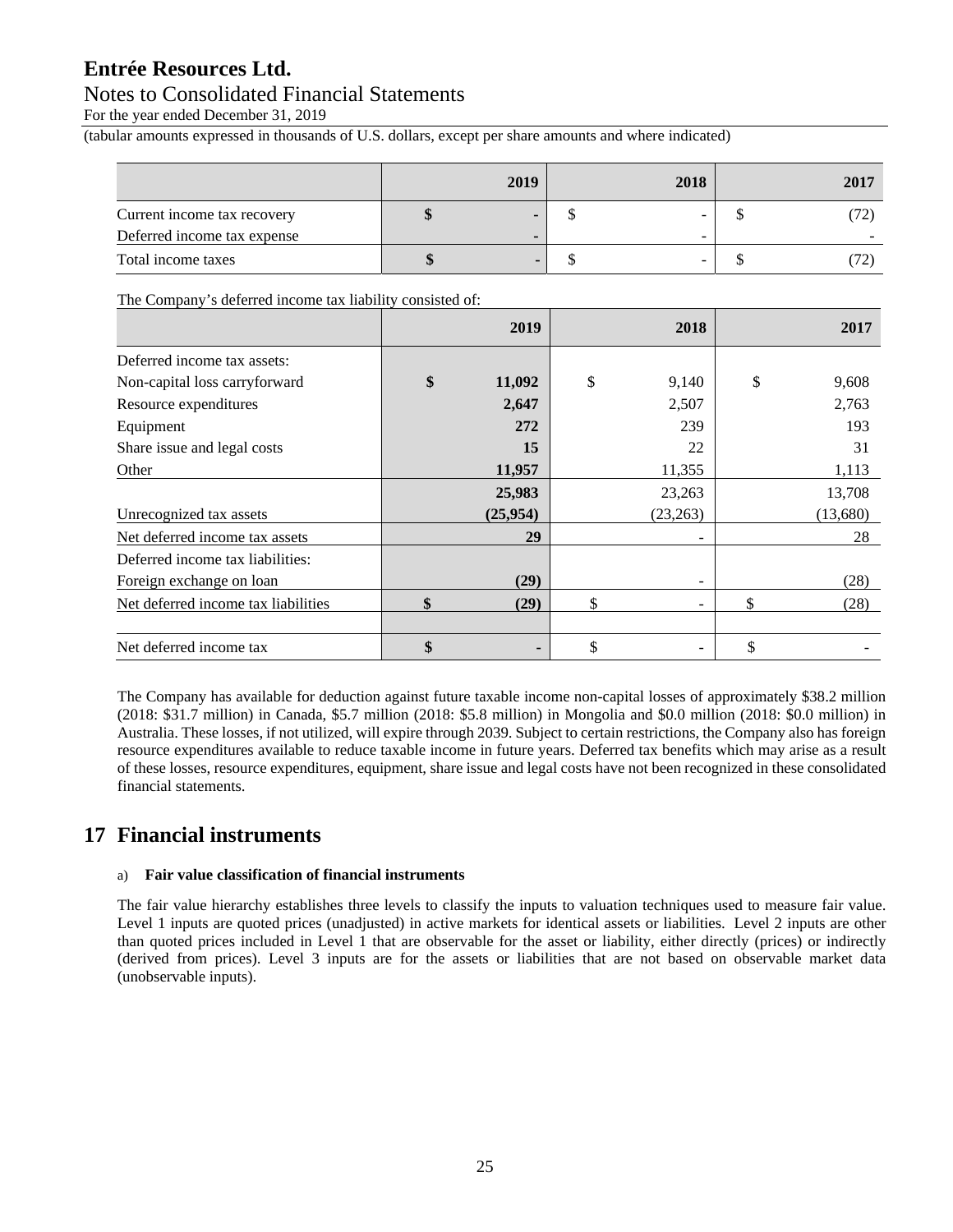# **Entrée Resources Ltd.**  Notes to Consolidated Financial Statements

For the year ended December 31, 2019

(tabular amounts expressed in thousands of U.S. dollars, except per share amounts and where indicated)

The Company's financial instruments consist of cash and cash equivalents, receivables, deposits, accounts payable and accrued liabilities, loan payable and lease liabilities.

The carrying values of receivables and accounts payable and accrued liabilities approximate their fair value due to their short terms to maturity. Cash and cash equivalents are measured at fair value using Level 1 inputs.

The following table summarizes the classification and carrying values of the Company's financial instruments at December 31, 2019 and 2018:

| <b>December 31, 2019</b>  | <b>FVTPL</b> |                          | <b>Amortized cost</b><br>(financial<br>assets) |    | <b>Amortized cost</b><br>(financial<br>liabilities) |                          | <b>Total</b> |
|---------------------------|--------------|--------------------------|------------------------------------------------|----|-----------------------------------------------------|--------------------------|--------------|
| <b>Financial assets</b>   |              |                          |                                                |    |                                                     |                          |              |
| Cash and cash equivalents | \$           | 5,380                    | \$                                             | -  |                                                     | $\overline{\phantom{0}}$ | \$<br>5,380  |
| Receivables               |              | $\overline{\phantom{a}}$ |                                                | 26 |                                                     |                          | 26           |
| Deposits                  |              |                          |                                                | 12 |                                                     |                          | 12           |
| Total financial assets    |              | 5,380                    |                                                | 38 |                                                     | -                        | 5,418        |

### **Financial liabilities**

| Accounts payable and accrued<br>liabilities | -                        | -                        | 72    | 72    |
|---------------------------------------------|--------------------------|--------------------------|-------|-------|
| Lease liabilities                           | $\overline{\phantom{0}}$ | -                        | 304   | 304   |
| Loan payable                                | $\sim$                   | $\sim$                   | 9.035 | 9,035 |
| Total financial liabilities                 | $\overline{\phantom{a}}$ | $\overline{\phantom{0}}$ | 9.411 | 9.411 |

| <b>December 31, 2018</b>  | <b>FVTPL</b> | <b>Amortized cost</b><br><b>Amortized cost</b><br>(financial<br>(financial<br>liabilities)<br>assets) |                          |   | <b>Total</b> |       |
|---------------------------|--------------|-------------------------------------------------------------------------------------------------------|--------------------------|---|--------------|-------|
| <b>Financial assets</b>   |              |                                                                                                       |                          |   |              |       |
| Cash and cash equivalents | \$<br>6,154  | \$                                                                                                    | $\overline{\phantom{0}}$ | ٠ | S            | 6,154 |
| Investments               | 912          |                                                                                                       | ۰                        | - |              | 912   |
| Deposits                  | -            |                                                                                                       | 12                       | - |              | 12    |
| Total financial assets    | 7.066        |                                                                                                       | 12                       | ۰ |              | 7.078 |

### **Financial liabilities**

| Accounts payable and accrued<br>liabilities |   | $\overline{\phantom{0}}$ | 346   | 346   |
|---------------------------------------------|---|--------------------------|-------|-------|
| Loan payable                                | - | -                        | 8.380 | 8.380 |
| Total financial liabilities                 |   | -                        | 8.726 | 8.726 |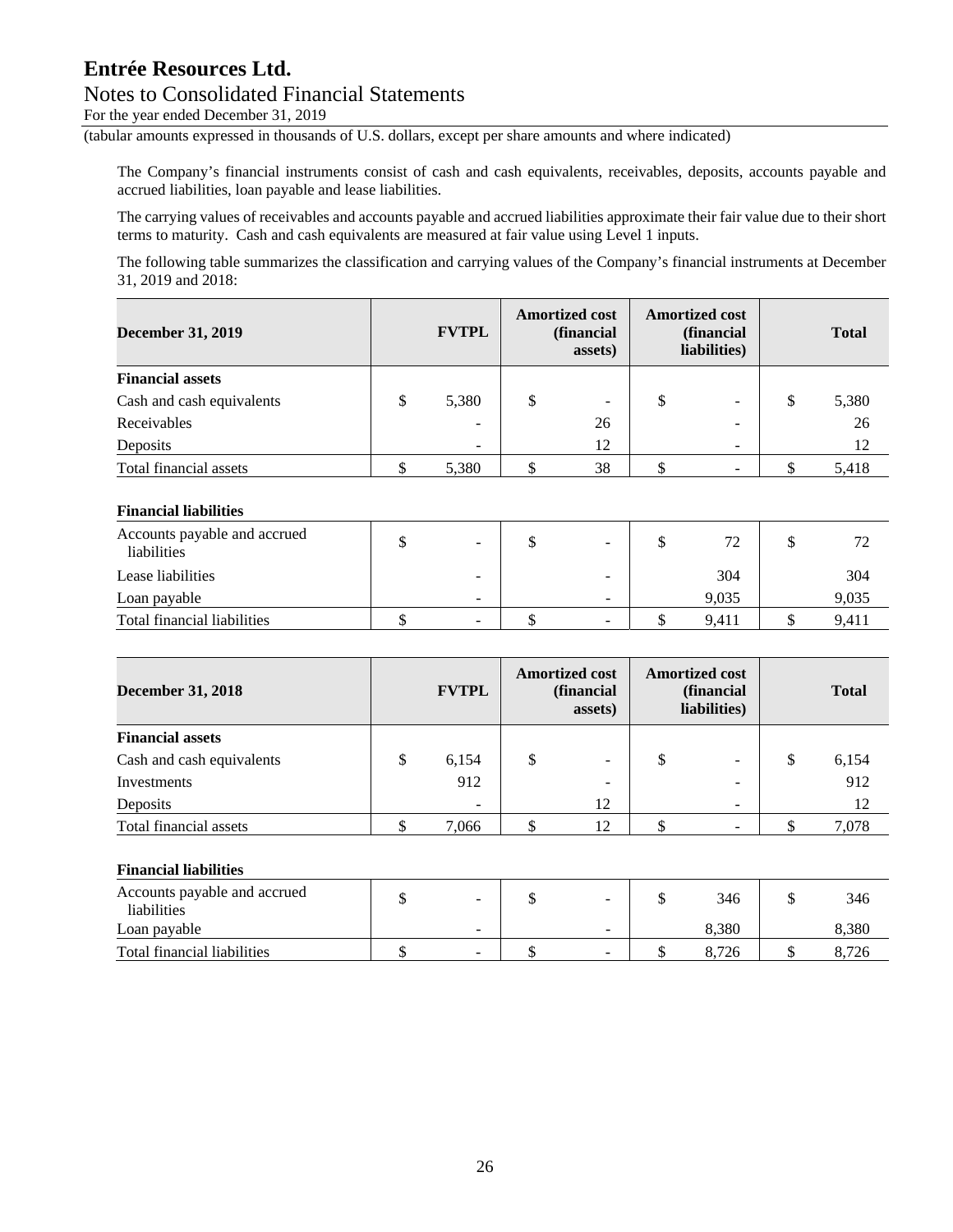(tabular amounts expressed in thousands of U.S. dollars, except per share amounts and where indicated)

### b) **Financial risk management**

*i) Credit risk* 

The Company's credit risk is primarily attributable to cash and cash equivalents and receivables.

The Company limits its credit exposure on cash and cash equivalents held in bank accounts by holding its key transactional bank accounts and investments with large, highly rated financial institutions.

The Company's receivables balance was not significant and, therefore, was not exposed to significant credit risk.

The carrying amount of financial assets recorded in the consolidated financial statements, net of any allowances for losses, represents the Company's maximum exposure to credit risk.

*ii) Liquidity risk* 

The Company manages liquidity risk by trying to maintain enough cash balances to ensure that it is able to meet its short term and long-term obligations as and when they fall due. Company-wide cash projections are managed centrally and regularly updated to reflect the dynamic nature of the business and fluctuations caused by commodity price and exchange rate movements.

The Company's operating results may vary due to fluctuation in commodity price, inflation, foreign exchange rates and certain share prices.

*iii) Interest rate risk* 

The Company's interest rate risk arises primarily from the interest received on cash and cash equivalents and on loan payable which is at variable rates (Note 11). As at December 31, 2019, with other variables unchanged, a 1% increase in the interest rate applicable to loan payable would result in an insignificant change in net loss. Deposits are invested on a short-term basis to enable adequate liquidity for payment of operational and exploration expenditures. The Company does not believe that it is exposed to material interest rate risk on its cash and cash equivalents.

As at December 31, 2019, the Company has not entered into any contracts to manage interest rate risk.

*iv) Foreign exchange risk* 

The functional currency of the parent company is C\$. The functional currency of the significant subsidiaries and the reporting currency of the Company is the United States dollar.

As at December 31, 2019, the Company has not entered into contracts to manage foreign exchange risk.

The Company is exposed to foreign exchange risk through the following assets and liabilities:

|                                          | <b>December 31, 2019</b> | <b>December 31, 2018</b> |
|------------------------------------------|--------------------------|--------------------------|
| Cash and cash equivalents                | 5,380                    | 6,154                    |
| Investments                              |                          | 912                      |
| Accounts payable and accrued liabilities | (72)                     | (346)                    |
|                                          | 5,308                    | 6.720                    |

As at December 31, 2019, with other variables unchanged, a 10% increase or decrease in the value of the USD against the currencies to which the Company is normally exposed (C\$) would result in an insignificant change in net loss.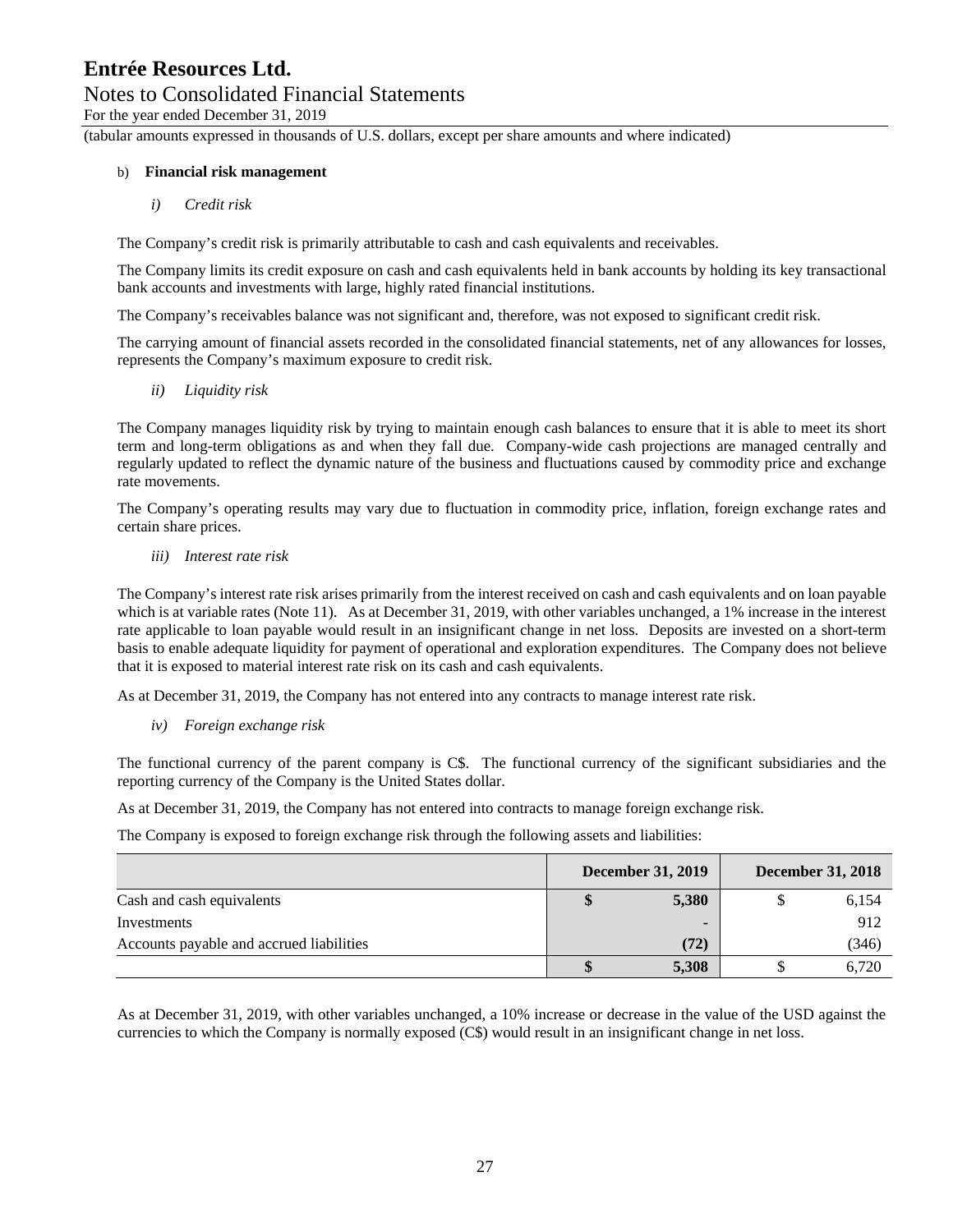Notes to Consolidated Financial Statements For the year ended December 31, 2019

(tabular amounts expressed in thousands of U.S. dollars, except per share amounts and where indicated)

# **18 Capital management**

The Company considers items included in shareholders' deficiency as capital. The Company's objective when managing capital is to safeguard the Company's ability to continue as a going concern so that it can continue to provide returns for shareholders and benefits for other stakeholders.

The Company manages its capital structure and makes adjustments in light of changes in economic conditions and the risk characteristics of the underlying assets. In order to facilitate the management of its capital requirements, the Company prepares annual expenditure budgets which are revised periodically based on the results of its exploration programs, availability of financing, and industry conditions. There are no external restrictions on management of capital.

# **19 Supplemental cash flow information**

|                                                   | <b>Note</b> | 2019 | 2018 | 2017 |
|---------------------------------------------------|-------------|------|------|------|
| Non-cash investing activities                     |             |      |      |      |
| Acquisition of investments from the sale of asset |             |      | .000 |      |

# **20 Commitments and contingencies**

As at December 31, 2019, the Company had the following commitments:

|                   |   | <b>Total</b> | Less than 1<br>vear | $-3$ vears | 3-5 years |   | More than 5<br>vears     |
|-------------------|---|--------------|---------------------|------------|-----------|---|--------------------------|
| Lease commitments | ω | 339          | $\sim$<br>ل کے 1    | 216        | -         | Φ | $\overline{\phantom{a}}$ |

Under the terms of the Amended Sandstorm Agreement, the Company may be subject to a contingent liability if certain events occur (Note 12).

# **21 Related party transactions**

The Company's related parties include key management personnel and directors. Direct remuneration paid to the Company's directors and key management personnel during the years ended December 31, 2019, 2018 and 2017 are as follows:

|                          |    | 2019 | 2018  | 2017 |
|--------------------------|----|------|-------|------|
| Directors' fees          | ۱D | 132  | 142   | 153  |
| Salaries and benefits    | \$ | 588  | 1,143 | 929  |
| Share-based compensation | \$ | 321  | 461   | 410  |

As of December 31, 2019, included in the accounts payable and accrued liabilities balance on the consolidated statement of financial position is \$0.0 million (December 31, 2018 - \$0.2 million) due to the Company's directors and key management personnel.

Upon a change of control of the Company, amounts totaling \$1.1 million (December 31, 2018 - \$1.0 million) will become payable to certain officers and management personnel of the Company.